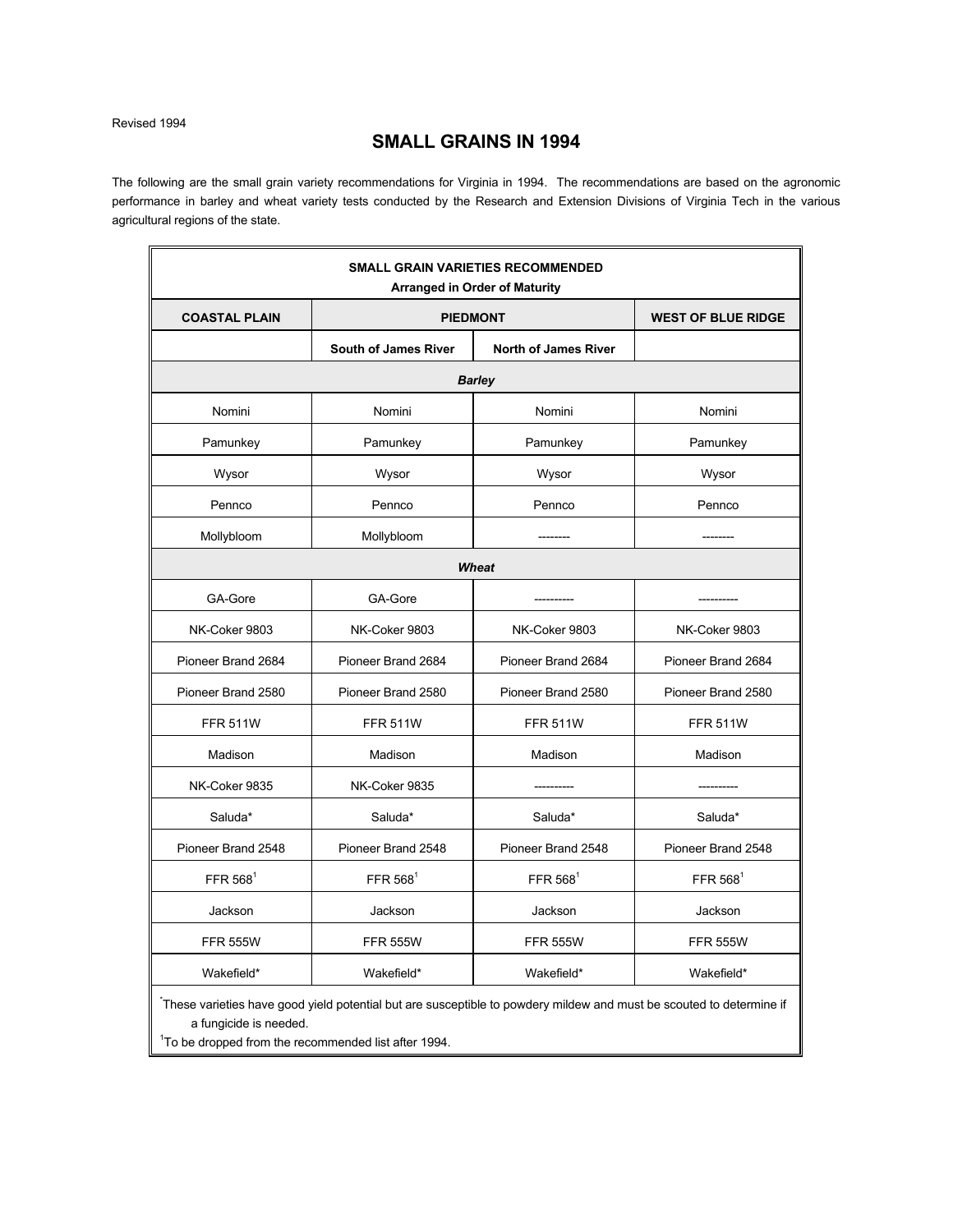### **COMMERCIAL BARLEY ENTRIES**

Boone, Mollybloom and Mulligan - North Carolina Crop Improvement Association, 3709 Hillsborough Street, Raleigh, NC 27607.

Callao, Nomini, Pamunkey, Starling and Wysor - Virginia Crop Improvement Assoc., 1936 East Parham Road, Richmond, VA 23228- 2206.

Pennbar 66 and Pennco - Dept. of Agronomy, Pennsylvania State University, University Park, PA 16802.

Venus - University of Georgia release, College of Agriculture, Athens, GA 30602.

### **COMMERCIAL WHEAT ENTRIES**

NK Coker 916, NK Coker 983, NK Coker 9803, NK Coker 9835, NK Coker 9543, and NK Coker 9904 - Northrup King-Coker, Pedigreed Seed Co., Box 340, Hartsville, SC 29550.

Pioneer Brand 2580, Pioneer Brand 2548, Pioneer Brand 2566, Pioneer Brand 2684 and Pioneer XW522 -Pioneer Hibred International, Inc., Eastern Division, Tipton, IN 47072.

FFR 555W, FFR 511W, FFR 568W, and FFR EXP 392 - Southern States Cooperative, PO Box 26234, Richmond, VA 23260.

Agripro Hickory - Agripro Seeds, Inc., P.O. Box 2962, Shawnee Mission, KS 66201-1362.

Hoffman 21 and Hoffman 89 - Hoffman Seeds, Inc., 144 Main Street, Landisville, PA 17538.

Massey, Saluda, Madison, Wakefield and Jackson - Virginia Crop Improvement Assoc., 1936 East Parham Road, Richmond, VA 23228-2206.

GA-GORE - University of Georgia release, College of Agriculture, Athens, GA 30602. Certified seed is being produced in Virginia.

Pennmore - Dept. of Agronomy, Pennsylvania State University, University Park, PA 16802.

Stine 451 - AgChem, Inc., P.O. Box 2178, Salisbury, MD 21802-2178.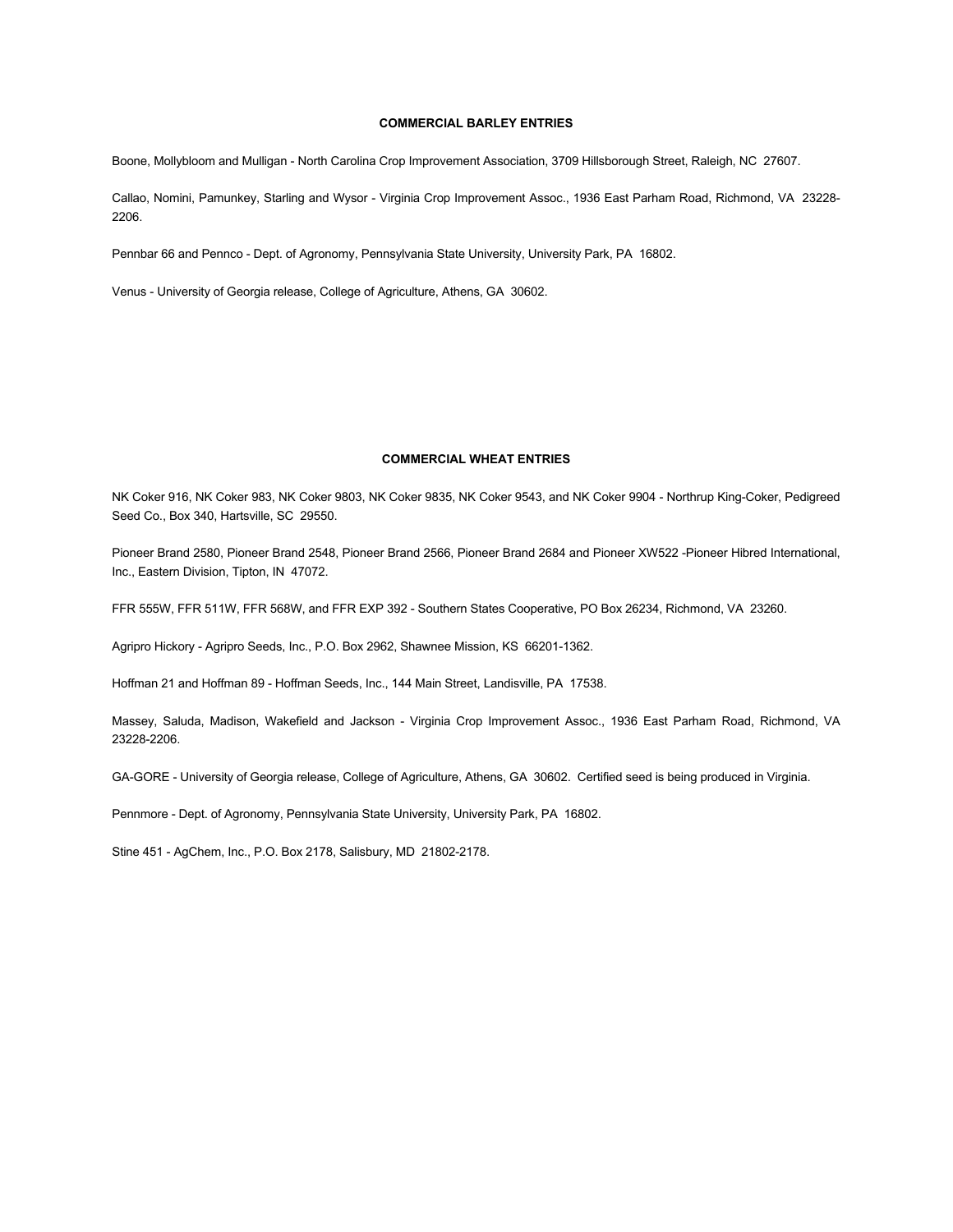Appreciation is expressed to the Virginia Small Grains Check-Off Program for financial support of this research and Extension variety evaluation program.

Conducted and summarized by the following VA Tech employees: Dr. Daniel E. Brann, Extension Agronomist, Grains; Dr. Carl Griffey, Small Grain Breeder; Mr. Allen Price, Research Supervisor, Small Grains Breeding; Ms. Elizabeth Rucker Bender, Research Associate; Mr. Harry Behl, Agricultural Supervisor; Dr. Erik Stromberg, Extension Plant Pathologist, and Mrs. Judy Keister, Secretary Senior.

Location Supervisors: Mr. Tom Custis and Dr. Bob Baldwin (Painter); Mr. John Riddick (Holland); Mr. Kirk Vanlandingham, Mr. Bill Sisson and Dr. Ras Sagaral (Warsaw); Mr. Bill Wilkinson III and Mr. Bud Wilmouth (Blackstone); Mr. Allen Price and Dr. Carl Griffey (Blacksburg); Mr. Bill Brockett, and Mr. Gary Hornbaker (Loudoun); Mr. David Starner (Orange).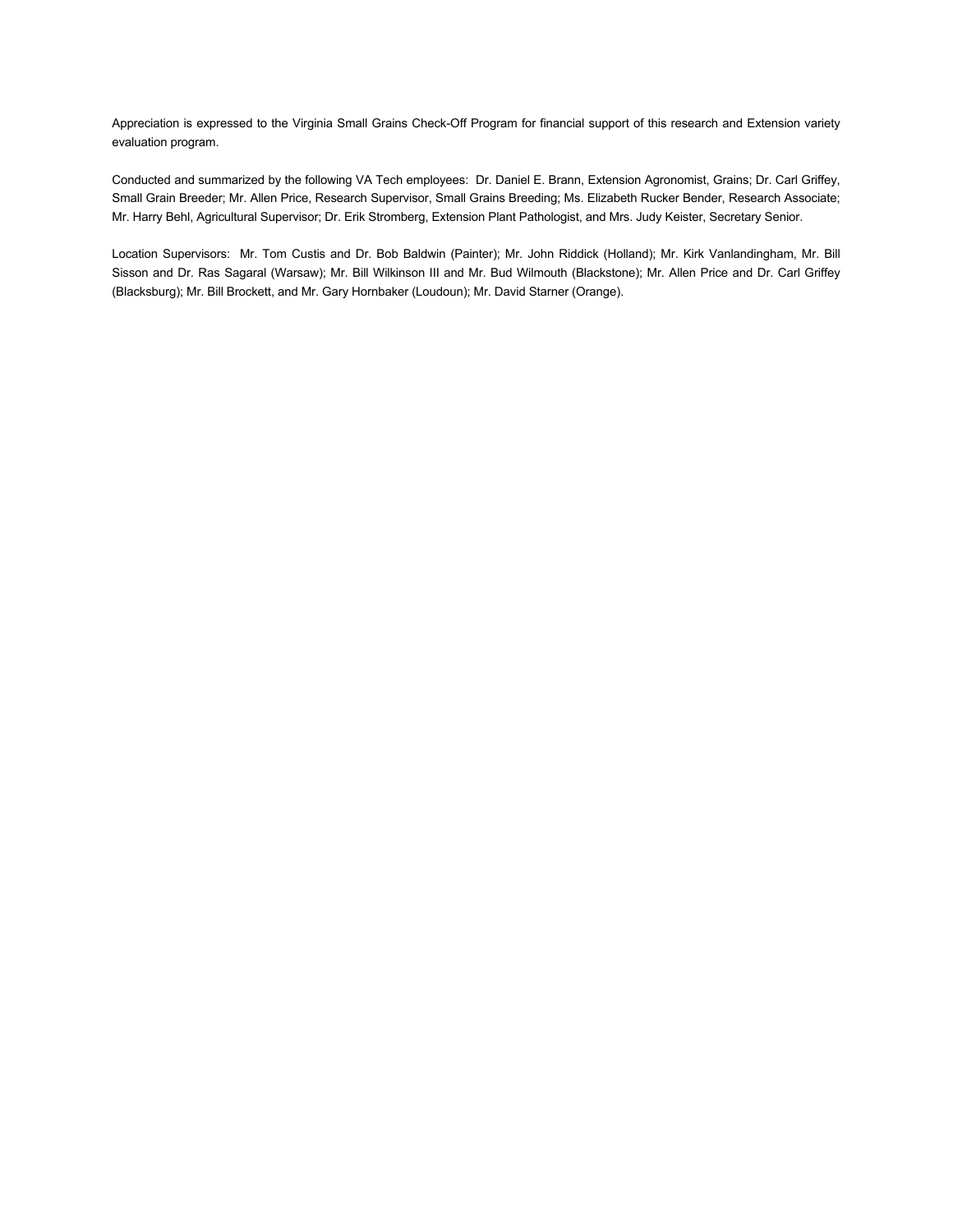### **INTRODUCTION**

The attached tables present results from barley and wheat varietal tests conducted in Virginia in 1993-1994. Yield data are given for individual locations; yield and other performance characteristics are averaged over the number of locations indicated. Performance of a given variety often varies widely over locations and years which makes multiple location-year averages a more valid indication of expected performance than data from a single year or location. All tests in 1993-94 were grown in seven inch rows planted at 20 seeds per row foot. The plots were trimmed during the winter to 9 feet in length. Details about management practices for barley and wheat may be found on pages 6 and 8, respectively. The only pesticide used at most locations was Harmony Extra.

Appreciation is expressed to Pioneer Hibred International, Northrup King-Coker, Southern States, Agri-Pro Seeds, Hoffman Seeds, Ag-Chem, and the Virginia Small Grains Check-Off Board for their financial support of these tests and to the Virginia Crop Improvement Association for their support of the breeding program at Virginia Tech.

### **BARLEY VARIETIES**

Virginia's climate makes it possible to produce 100+ bu/acre field yields of well-managed barley most seasons. Variety selection is one of the most important steps toward achieving high yields in an economic and environmentally sound manner. One of the biggest problems reducing the profitability of barley in Virginia is the LOW price. Check-off supported research is being initiated at Virginia Tech to evaluate the feed value of the newer varieties of barley. This information will be beneficial toward the objective of developing barley varieties that have higher market value than current varieties. The test weight of some of the newer varieties is excellent! Excellent test weight indicates plump kernels. If high test weight indicates high feed value, the demand for barley should increase in the next decade.

The warm April and cool May of 1994 generally favored later barley varieties. For example, the early variety Nomini averaged 6 bu/acre more than the later Starling variety in 1993 whereas Starling produced an average of 9 bu/acre more than Nomini in 1994. The later barley varieties were especially favored in the Coastal Plains region in 1994. Winter hardiness level of current barley lines was evaluated at two locations in 1993-94. The temperatures at Blacksburg were less than 0°F with no snow cover for several days. Barley varieties that have 98% or better winter survival in Table 5 should have adequate winter hardiness for most areas in Virginia.

Starling, a recently released Virginia Tech barley, produced the highest average yield of any varieties in 1994 and in multiple year averages. Starling averaged 123 bu/acre statewide and ranged in yield from 109 bu/acre at Holland to 150 bu/acre at Orange in 1994. Starling has average test weight and excellent disease resistance including moderate resistance to the new race of leaf rust. It is later than average (similar to Wysor) and moderately tall. Starling could be an excellent choice as a portion of the barley silage acreage when seed becomes available to producers in the fall of 1995.

Nomini continued to perform well in 1994 and continues to be second only to Starling in multi-year multi-location yield performance. The average yield of Nomini over five locations for two years is 117 bu/acre with a low of 91 bu/acre at Holland and over 130 bu/acre at Warsaw and Orange. Nomini has averaged 8 and 9 bu/acre higher than Wysor and Pennco respectively over the past two years. Nomini is early, moderately tall and has average test weight. There should be a good supply of certified Nomini seed.

Pamunkey is a new variety that was released from Virginia Tech because it has excellent test weight. The average test weight for Pamunkey has been over 51 lb/bu each of the past two seasons. The test weight of this variety has exceeded 50 lb/bu at all locations both years except at Orange in 1994 where the test weight was 48.0 lb/bu. Pamunkey has beards that are similar to Barsoy in appearance and ease of removal during combining. Pamunkey is early and moderately tall. It has good standability but tends to bend over at the top node when mature. This should not present major harvest problems since the heads will still be 6-8 inches above ground. A limited supply of certified Pamunkey barley will be available for fall 1994 planting.

Boone had an exceptionally good year in 1994 but was dropped from the recommended list and replaced by Mollybloom, developed at North Carolina State. Mollybloom is similar to Boone but has better leaf rust resistance and slightly better standability. The use of Cerone® could dramatically improve the harvestability and grain quality of Mollybloom.

Pennbar 66 is a new release from Pennsylvania that has yielded well each of the past two seasons. It has good test weight but it is late. It has beards similar to Barsoy and Pamunkey.

Callao, a 1994 release from Virginia Tech, was released because it is early, has excellent yield potential, and excellent test weight. It is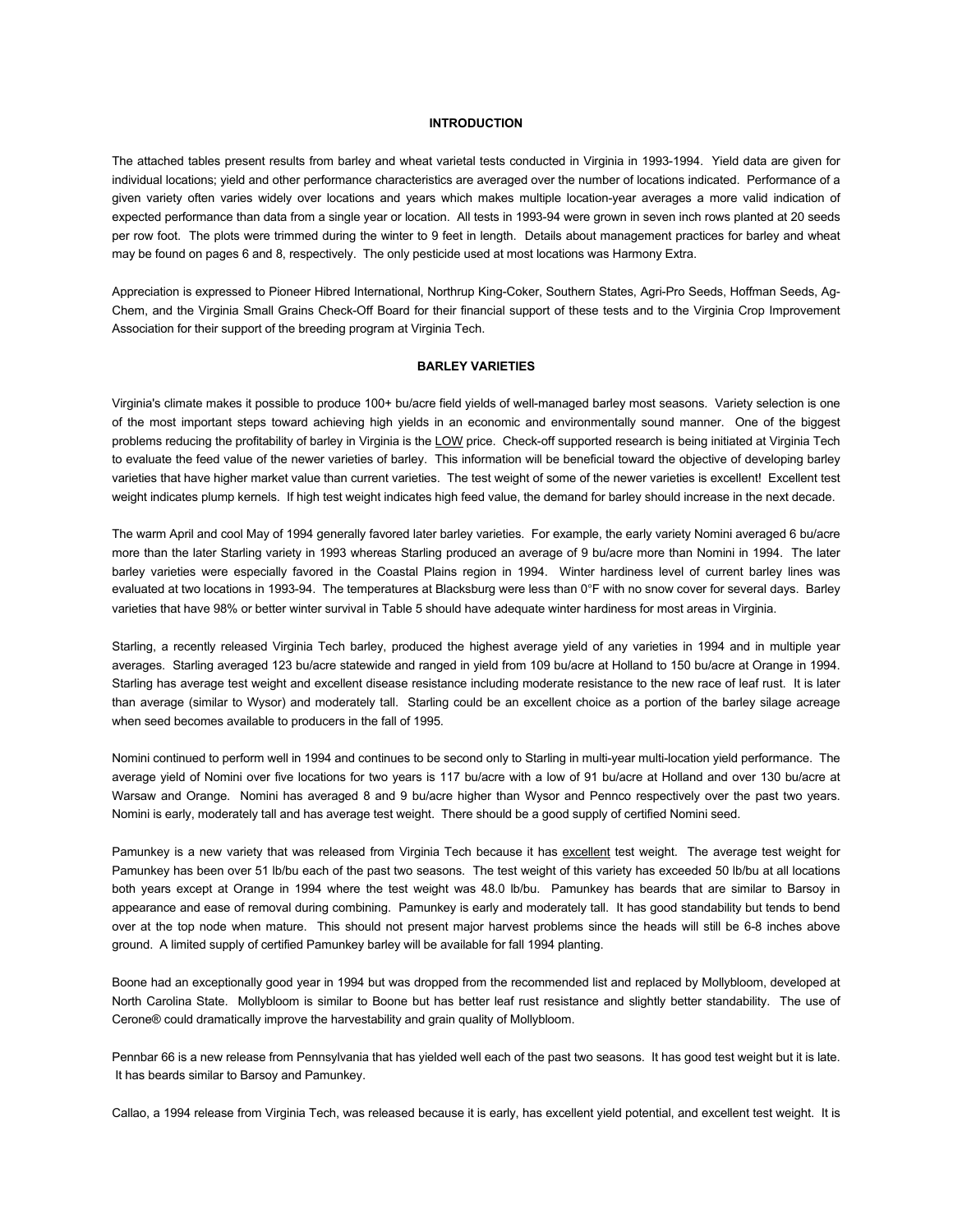short and has short beards that are easily removed during harvest. However, it lodges more than average and will require Cerone® application when managed to achieve its high yield potential. Certified seed will not be available before the fall of 1996.

The standability of all released barley varieties is greatly improved with the application of Cerone®. Consideration of Cerone® application is recommended when all current barley varieties are fertilized to develop in excess of 100 bu/acre yields. Close cooperation between the barley breeding programs in Virginia and North Carolina and greater communication with current and potential barley markets can hopefully develop a bright future for a premium quality feed grain.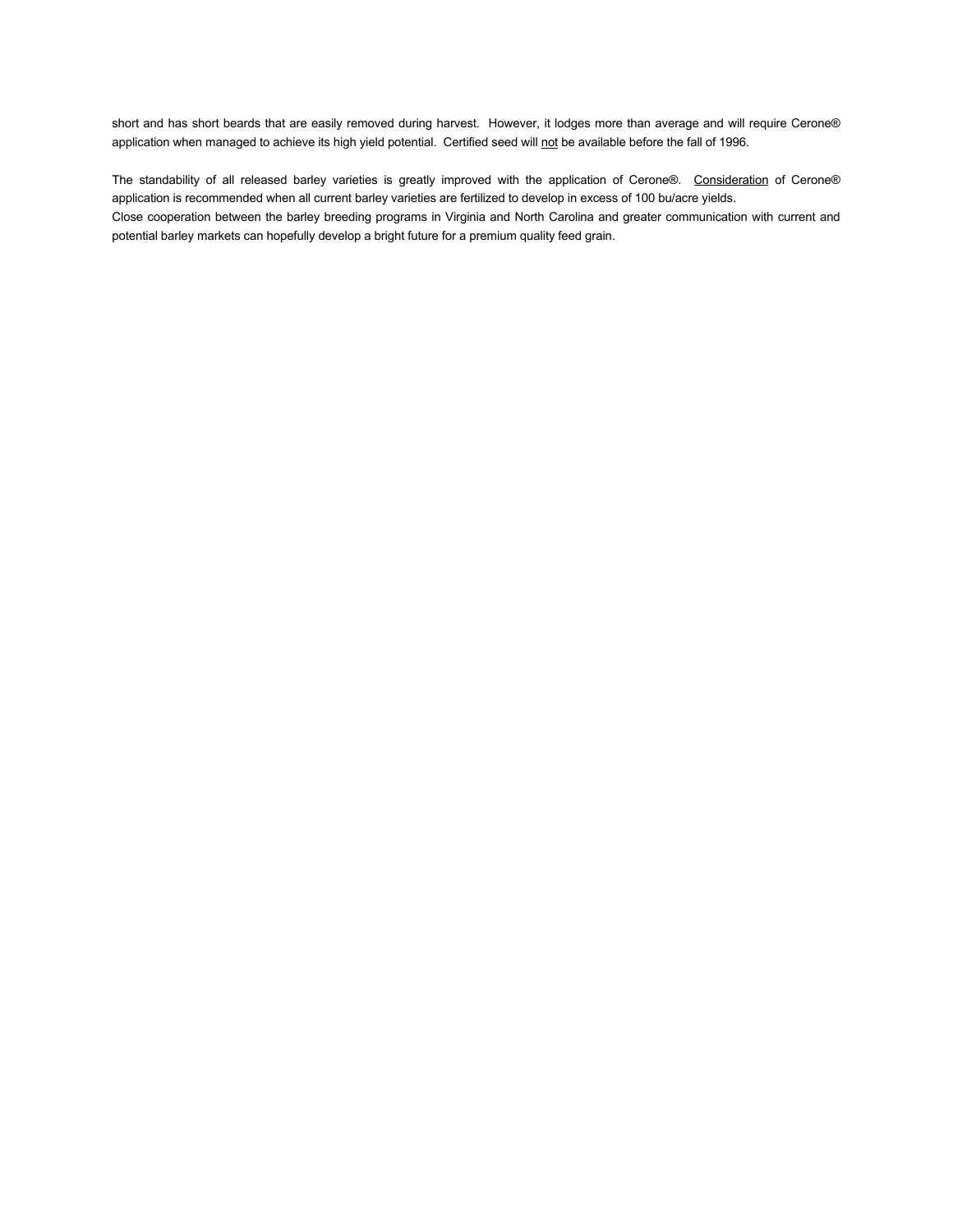### **SUMMARY OF BARLEY MANAGEMENT PRACTICES FOR 1993-1994**

**Blacksburg** - Planted October 6, 1993. Preplant fertilizer was 20 lbs N, 60 lbs P<sub>2</sub>O<sub>5</sub>, and 100 lbs K<sub>2</sub>O. Sixty lbs N/A were applied in the spring. Barley was harvested June 20, 1994.

**Blackstone** - Planted October 13, 1993. Preplant fertilizer was 600 lb 6-12-18/A applied October 11, 1993. Forty lbs N/A were applied January 10, 1994 and 50 lbs N/A were applied March 17, 1994. Harmony Extra at 0.5 oz/A was applied on February 28, 1994 and 1 lb/A Sevin 80S was applied April 6, 1994 to control cereal leaf beetle. Harvest occurred on June 6, 1994.

**Holland** - Planted October 21, 1993 following peanuts. Preplant fertilizer was 600 lbs/A 5-10-15 applied October 21, 1993. Lime was applied October 20, 1993 at one ton/A. Using 30% N, sixty lbs and 40 lbs N/A were applied February 28 and March 21, 1994, respectively. Sevin 80WP was applied at 1.5 lbs/A April 29, 1994. Barley was harvested on June 6, 1994.

**Painter** - Planted October 20, 1993. Preplant fertilizer was 500 lbs/A 5-10-10 applied October 15, 1993. Lime was applied at one ton/A October 5, 1993. Eighty lbs N, 0.5 oz Harmony Extra and 0.75 pts 2,4-D/A were applied March 16, 1994. Malathion 5EC was applied at 1.5 pts/A May 10, 1994. Harvest occurred on June 9, 1994.

Warsaw - Planted October 19, 1993. Preplant fertilizer was 20 lbs N, 60 lbs P<sub>2</sub>O<sub>5</sub>, 80 lbs K<sub>2</sub>O and 10 lbs S/A. Spring fertilizer was 40 lbs N/A at growth stage 25 and 40 lbs N/A at growth stage 30. Barley was harvested June 7, 1994.

**Orange** - Planted October 14, 1993. Preplant fertilizer was 600 lbs 10-10-10 applied September 30, 1993. Emergence occurred on October 22, 1993. Forty lbs N/A was applied April 8, 1994. Harvest occurred on June 10, 1994.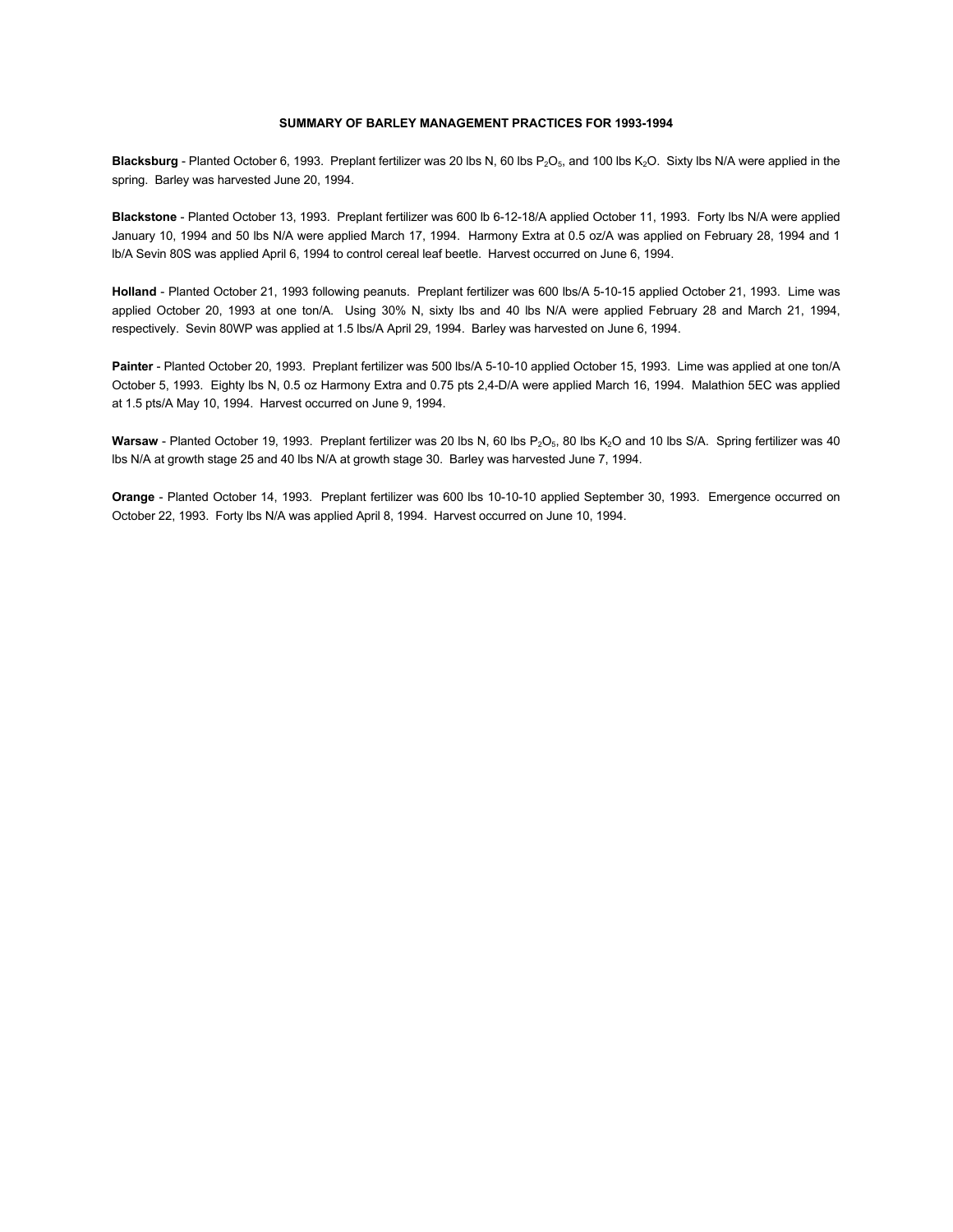| <b>Brand/Variety Blacksburg</b> |                         |     | <b>Blackstone</b> |                  |         |      |                   | Holland Painter Warsaw Orange Average |     |      |     |
|---------------------------------|-------------------------|-----|-------------------|------------------|---------|------|-------------------|---------------------------------------|-----|------|-----|
| bu/acre                         |                         |     |                   |                  |         |      |                   |                                       |     |      |     |
| <b>BOONE 91</b><br>114          |                         | 92  | $\blacksquare$    | 114              |         | 106  | $\qquad \qquad +$ | 131                                   | $+$ | 146  |     |
| <b>CALLAO</b><br>116            | 112                     |     | 120               |                  | 102     |      | 100               |                                       | 118 |      | 141 |
| MOLLYBLOOM 98                   |                         |     | 96                |                  | 103     |      | 105               | $^+$                                  | 132 | $^+$ | 147 |
| 115<br><b>MULLIGAN</b>          | 97                      |     | 105               |                  | 93      |      | 106               | $^+$                                  | 130 | $^+$ | 133 |
| 112<br><b>NOMINI</b>            | 111                     |     | 117               |                  | 85      |      | 91                |                                       | 128 |      | 144 |
| 114<br><b>PAMUNKEY</b>          | 106                     |     | 106               |                  | 86      |      | 96                |                                       | 123 |      | 137 |
| 110<br>PENNBAR66                | 101                     |     | 124               |                  | 115     |      | 113               | $^+$                                  | 134 | $^+$ | 139 |
| 121<br><b>PENNCO</b>            | 108                     |     | 110               |                  | 94      |      | 89                |                                       | 116 |      | 129 |
| 108<br><b>STARLING</b>          | 110                     |     | 117               |                  | 109     |      | 116               | $^+$                                  | 133 | $^+$ | 150 |
| 123<br><b>VENUS 103</b>         | $\boldsymbol{+}$        | 100 |                   | 96               |         | 90   |                   | 121                                   |     | 138  |     |
| 109<br>WYSOR104<br>113          |                         | 107 |                   | 103              |         | 91   |                   | 121                                   |     | 147  |     |
| GA81814                         | 119                     |     | 137               | $^+$             | 128     | $^+$ | 114               | $^+$                                  | 120 |      | 140 |
| 126<br>NC90-4061                | $\qquad \qquad +$<br>98 |     | 104               |                  | 97      |      | 106               | $^+$                                  | 131 | $^+$ | 146 |
| 115<br>NC90-4062                | 99                      |     | 111               |                  | 113     |      | 105               | $^+$                                  | 129 |      | 143 |
| 117<br>VA92-42-6                | 110                     |     | 102               |                  | 94      |      | 95                |                                       | 109 |      | 147 |
| 110<br>VA92-42-46               | 114                     |     | 102               |                  | 96      |      | 81                | $\blacksquare$                        | 112 |      | 150 |
| 110<br>VA92-42-52               | 109                     |     | 111               |                  | 89      |      | 86                |                                       | 119 |      | 146 |
| 111<br>VA92-44-275              | 96                      |     | 120               |                  | 109     |      | 90                |                                       | 110 |      | 138 |
| 110<br>VA92-44-279              | 103                     |     | 116               |                  | 111     |      | 82                |                                       | 113 |      | 127 |
| 108<br>VA93-42-48               | 109                     |     | 107               |                  | 94      |      | 96                |                                       | 124 |      | 142 |
| 113<br>VA93-44-158<br>110       | 108                     |     | 126               | $\boldsymbol{+}$ | 109     |      | 73                | $\blacksquare$                        | 114 |      | 137 |
| LSD(0.05)<br>11                 | 10                      |     | 17                |                  | 19      |      | 12                |                                       | 14  |      | 25  |
| Location Average 105<br>111     |                         |     | 109               |                  | $100\,$ |      | 93                |                                       | 116 |      | 138 |

# **Table 1. Yield performance of entries in the Virginia State Barley Test, 1993-94.\***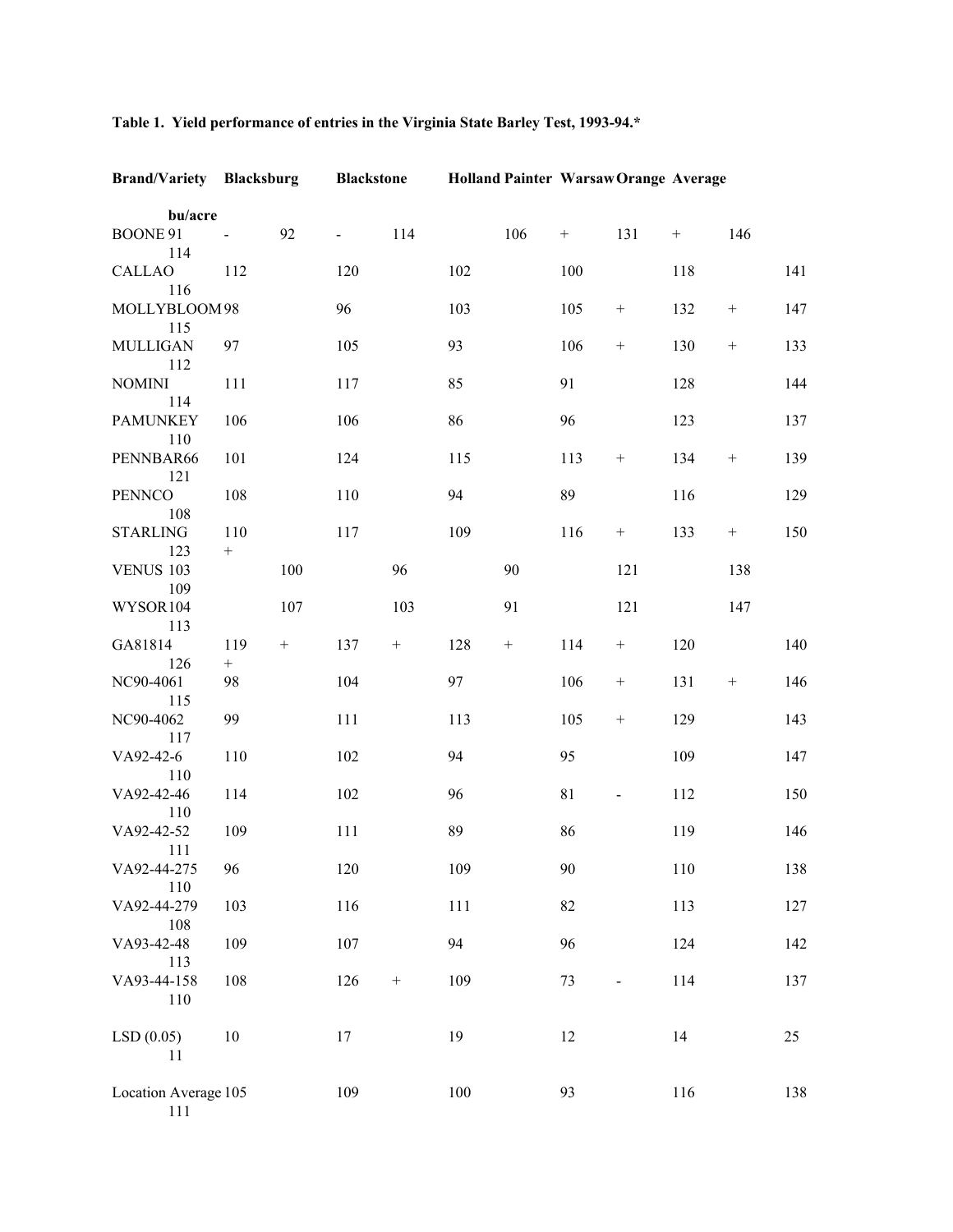Statewide Average 111

\*A plus or minus sign indicates a performance significantly above or below the test average, respectively.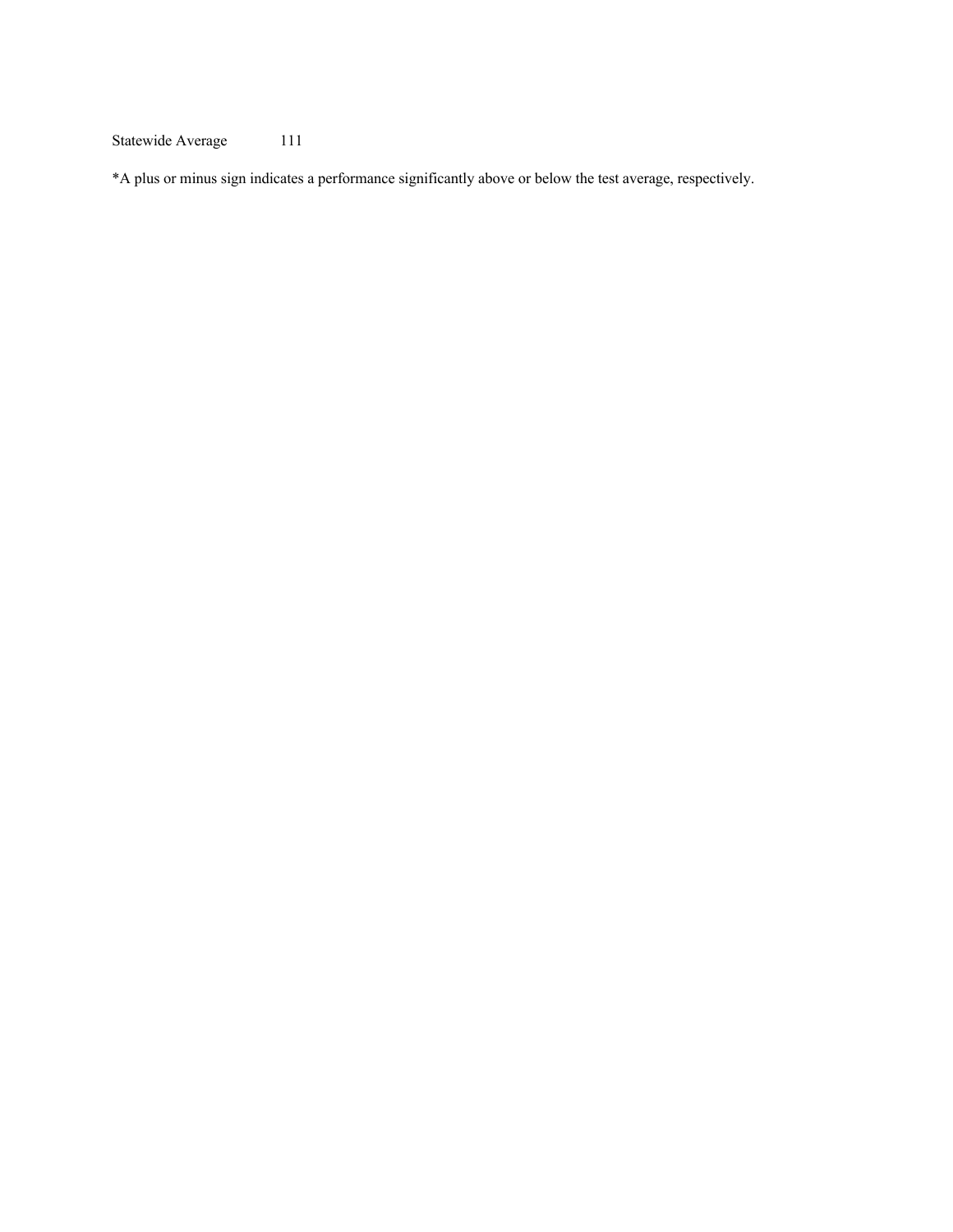Table 2. Two year average yield performance of entries in the Virginia State Barley Tests, 1993 and 1994.\*

| b <sub>u/a</sub>            |                |                |     |     |                |        |     |     |     |     |                              |
|-----------------------------|----------------|----------------|-----|-----|----------------|--------|-----|-----|-----|-----|------------------------------|
| <b>BOONE 86</b>             |                | 97             |     | 101 |                | 118    |     | 129 |     | 106 |                              |
| <b>CALLAO</b>               | 114            |                | 100 |     | 107            |        | 121 |     | 127 |     | 114                          |
| MOLLYBLOOM 93               |                | $\blacksquare$ | 95  |     | 96             |        | 123 |     | 135 |     | 109                          |
| <b>MULLIGAN</b>             | 96             |                | 89  |     | 102            |        | 120 |     | 115 |     | 105                          |
| <b>NOMINI</b><br>$+$        | 123            | $^{+}$         | 91  |     | 102            |        | 130 |     | 135 |     | 117                          |
| <b>PAMUNKEY</b>             | 113            |                | 91  |     | 106            |        | 128 |     | 122 |     | 113                          |
| PENNBAR66                   | 108            |                | 103 |     | 111            |        | 130 |     | 119 |     | 114                          |
| <b>PENNCO</b>               | 111            |                | 90  |     | 98             |        | 124 |     | 115 |     | 108                          |
| <b>STARLING</b>             | 114            |                | 104 |     | 116            | $^{+}$ | 131 |     | 131 |     | 120                          |
| $+$<br><b>VENUS 109</b>     |                | 88             |     | 91  | $\blacksquare$ | 124    |     | 116 |     | 106 | $\qquad \qquad \blacksquare$ |
| WYSOR102                    | $\blacksquare$ | 95             |     | 103 |                | 123    |     | 122 |     | 109 |                              |
| VA92-42-6                   | 110            |                | 96  |     | 108            |        | 122 |     | 123 |     | 112                          |
| VA92-42-46                  | 123            | $^{+}$         | 93  |     | 96             |        | 125 |     | 125 |     | 113                          |
| VA92-42-52                  | 115            |                | 90  |     | 100            |        | 129 |     | 126 |     | 112                          |
| VA92-44-275                 | 110            |                | 100 |     | 103            |        | 124 |     | 124 |     | 112                          |
| VA92-44-279                 | 114            |                | 104 |     | 96             |        | 124 |     | 122 |     | 112                          |
| LSD(0.05)                   | 8              |                | 10  |     | 11             |        | 9   |     | 16  |     | 5                            |
| <b>Location Average 110</b> |                |                | 95  |     | 102            |        | 124 |     | 124 |     | T11                          |
|                             |                |                |     |     |                |        |     |     |     |     |                              |

**Brand/Variety Blacksburg Holland Painter WarsawOrange State Average**

Statewide Average 111

\* A plus or minus sign indicates a performance significantly above or below the test average, respectively.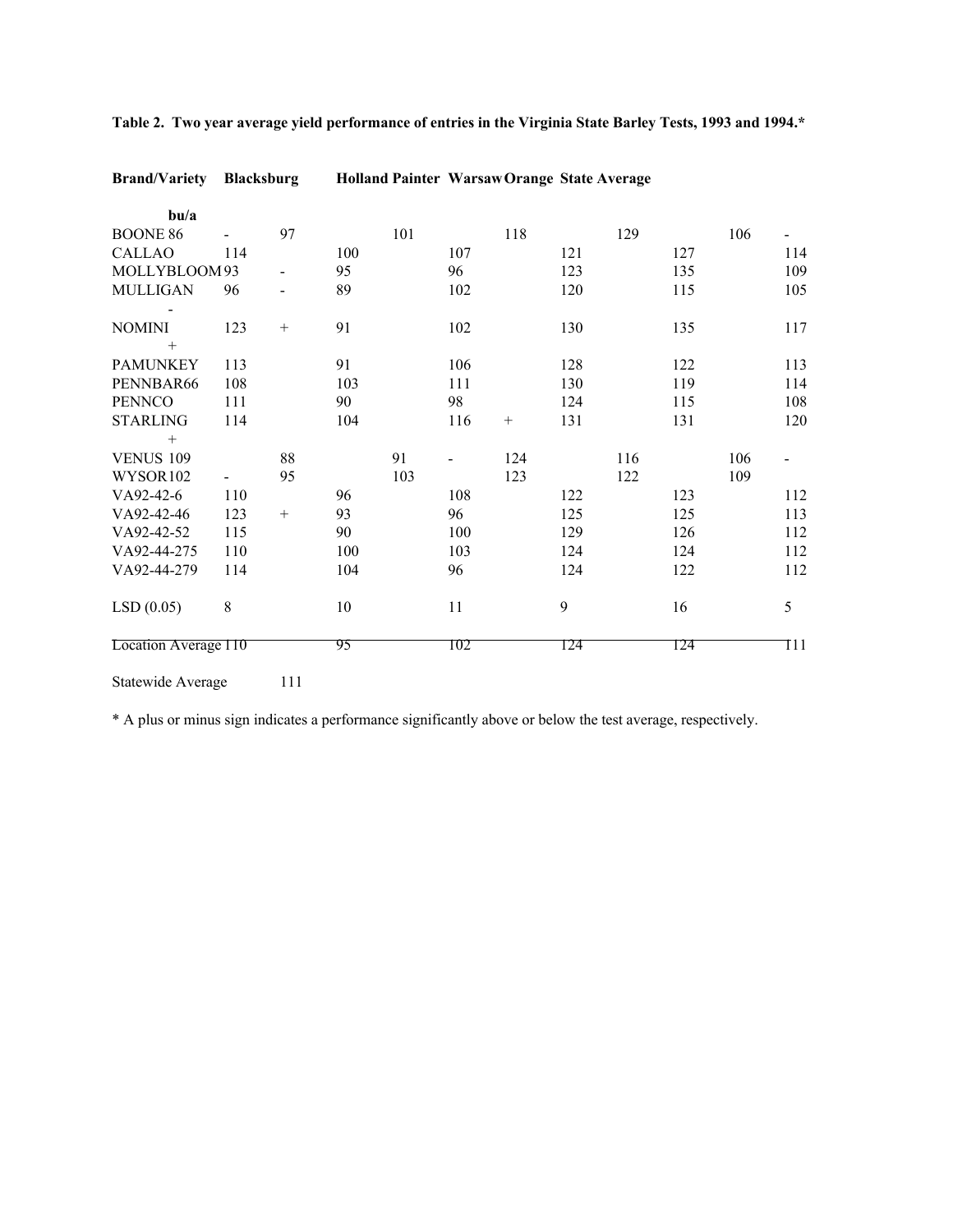**Table 3. Three year average yield performance of entries in the Virginia State Barley Tests, 1992, 1993, and 1994.\***

| b <sub>u/a</sub>     |     |     |                |        |     |        |     |     |                          |        |
|----------------------|-----|-----|----------------|--------|-----|--------|-----|-----|--------------------------|--------|
| <b>BOONE 103</b>     |     | 107 |                | 112    |     | 119    |     | 110 |                          |        |
| <b>CALLAO</b>        | 107 |     | 125            | $^{+}$ | 121 |        | 110 |     | 116                      |        |
| MOLLYBLOOM 100       |     |     | 109            |        | 119 |        | 123 |     | 113                      |        |
| <b>MULLIGAN</b>      | 101 |     | 113            |        | 115 | -      | 108 |     | 109                      |        |
| <b>NOMINI</b>        | 100 |     | 120            |        | 133 | $^{+}$ | 121 |     | 119                      | $^{+}$ |
| <b>PAMUNKEY</b>      | 99  |     | 124            |        | 130 | $+$    | 112 |     | 117                      |        |
| <b>PENNCO</b>        | 101 |     | 110            |        | 125 |        | 109 |     | 112                      |        |
| <b>STARLING</b>      | 109 |     | 123            |        | 135 | $^{+}$ | 122 |     | 123                      | $^{+}$ |
| <b>VENUS 94</b>      |     | 105 | $\blacksquare$ | 120    |     | 106    |     | 107 | $\overline{\phantom{a}}$ |        |
| WYSOR105             |     | 116 |                | 120    |     | 112    |     | 114 |                          |        |
| LSD(0.05)            | 8   |     | 10             |        | 6   |        | 12  |     | 5                        |        |
| Location Average 102 |     |     | 115            |        | 122 |        | 113 |     | 113                      |        |
| Statewide Average    |     | 113 |                |        |     |        |     |     |                          |        |

## **Brand/Variety Holland Painter WarsawOrange State Average**

\* A plus or minus sign indicates a performance significantly above or below the test average, respectively.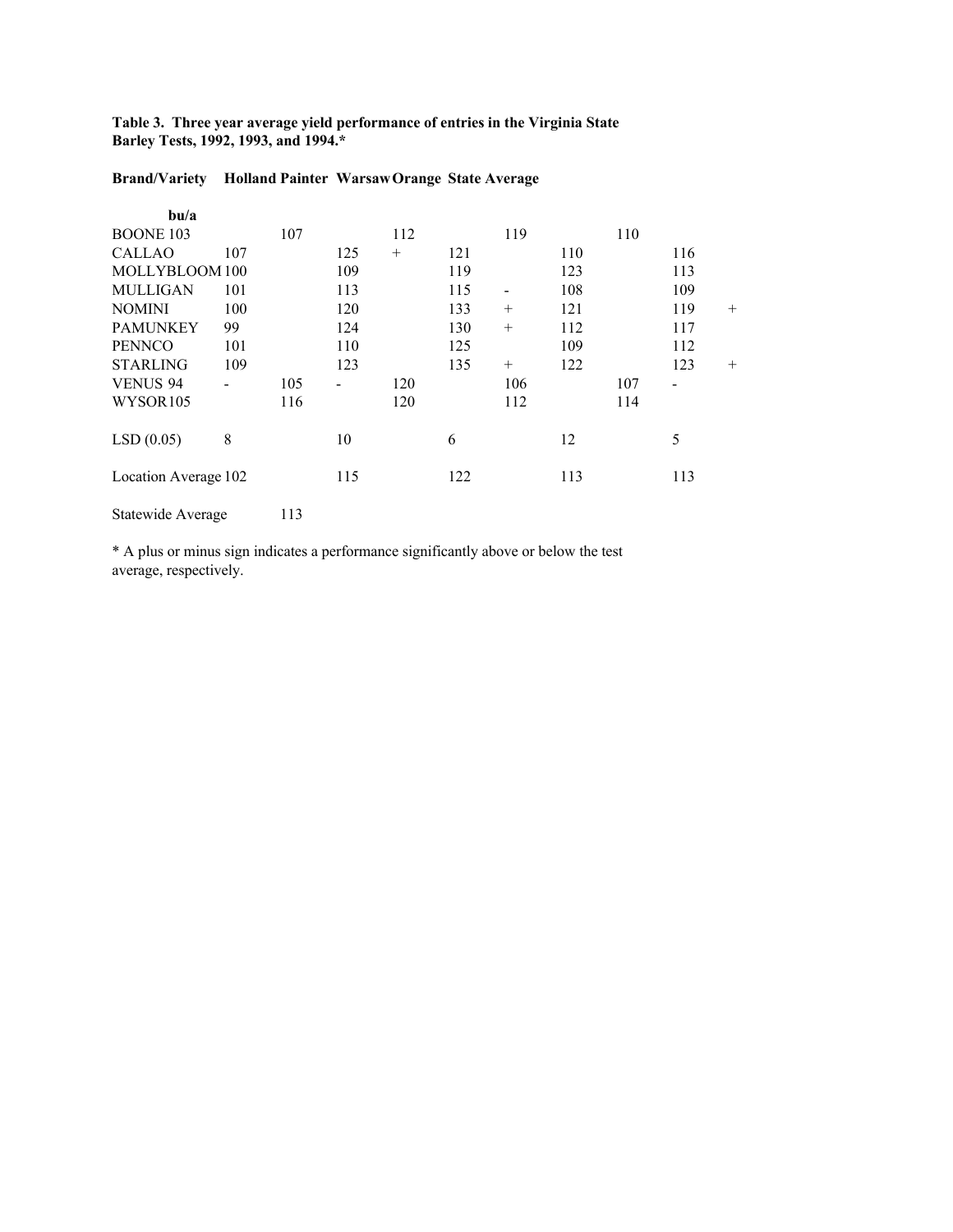|  | Table 4. Test weight (lbs) of entries in the Virginia State Barley Test, 1994.* |  |  |
|--|---------------------------------------------------------------------------------|--|--|
|  |                                                                                 |  |  |

| <b>Brand/Variety Blacksburg</b> |                             |                            | <b>Blackstone</b> |                          |      |                |        | Holland Painter Warsaw Orange Average |      |      |      |
|---------------------------------|-----------------------------|----------------------------|-------------------|--------------------------|------|----------------|--------|---------------------------------------|------|------|------|
| <b>BOONE 50.0</b><br>50.3       |                             | 51.2                       |                   | 50.0                     |      | 52.4           | $^{+}$ | 48.9                                  |      | 49.5 |      |
| CALLAO<br>$^{+}$                | 52.4<br>51.0                | $^{+}$<br>$\boldsymbol{+}$ | 49.9              |                          | 50.5 |                | 49.1   | $\blacksquare$                        | 51.4 | $^+$ | 52.2 |
| MOLLYBLOOM 50.4<br>50.1         |                             |                            | 50.3              |                          | 49.4 |                | 52.4   | $^+$                                  | 50.3 |      | 47.8 |
| <b>MULLIGAN</b><br>49.9         | 49.0                        |                            | 50.8              |                          | 49.1 |                | 51.8   |                                       | 50.5 |      | 48.1 |
| <b>NOMINI</b><br>48.0           | 48.8<br>$\omega_{\rm{eff}}$ |                            | 47.5              | $\blacksquare$           | 47.0 | $\blacksquare$ | 48.9   | $\blacksquare$                        | 47.8 |      | 47.8 |
| <b>PAMUNKEY</b><br>51.2         | 51.5<br>$\boldsymbol{+}$    |                            | 52.1              | $^+$                     | 50.9 | $^+$           | 52.5   |                                       | 52.1 | $^+$ | 48.0 |
| PENNBAR66<br>49.7               | 48.8                        |                            | 52.3              | $^+$                     | 51.4 | $^+$           | 54.0   |                                       | 47.2 |      | 45.7 |
| <b>PENNCO</b><br>48.4           | 48.7                        |                            | 49.5              |                          | 47.0 | $\blacksquare$ | 50.4   |                                       | 47.9 |      | 46.9 |
| <b>STARLING</b><br>48.7         | 49.8                        |                            | 50.0              |                          | 48.2 |                | 50.3   |                                       | 48.0 |      | 46.2 |
| <b>VENUS 53.1</b><br>52.6       | $^{+}$<br>$\boldsymbol{+}$  | 51.8                       | $\boldsymbol{+}$  | 51.2                     | $^+$ | 53.3           | $^+$   | 52.8                                  | $^+$ | 53.1 | $^+$ |
| WYSOR50.5<br>49.8               |                             | 49.4                       |                   | 49.4                     |      | 51.0           |        | 49.0                                  |      | 49.3 |      |
| GA81814                         | 46.6<br>47.3                | $\blacksquare$             | 46.7              | $\blacksquare$           | 47.6 |                | 50.3   |                                       | 48.1 |      | 44.1 |
| NC90-4061<br>50.9               | 48.5<br>$\boldsymbol{+}$    |                            | 52.8              | $^+$                     | 51.4 | $^+$           | 53.1   |                                       | 51.9 | $^+$ | 48.3 |
| NC90-4062<br>51.1               | 49.5<br>$\boldsymbol{+}$    |                            | 52.8              | $^+$                     | 52.0 | $^+$           | 53.4   |                                       | 50.1 |      | 49.7 |
| VA92-42-6<br>47.9               | 48.9<br>$\frac{1}{2}$       |                            | 46.9              | $\overline{\phantom{a}}$ | 46.5 | $\Box$         | 50.0   |                                       | 47.5 |      | 47.2 |
| VA92-42-46<br>50.4              | 51.1                        |                            | 50.9              |                          | 50.6 |                | 50.8   |                                       | 50.9 |      | 48.1 |
| VA92-42-52<br>$^{+}$            | 52.7<br>52.5                | $\qquad \qquad +$          | 52.8              | $^+$                     | 50.4 |                | 54.2   | $^+$                                  | 53.0 | $^+$ | 51.7 |
| VA92-44-275<br>50.1             | 50.5                        |                            | 50.2              |                          | 48.2 |                | 50.8   |                                       | 51.0 |      | 49.6 |
| VA92-44-279<br>50.2             | 50.3                        |                            | 50.1              |                          | 49.3 |                | 52.1   |                                       | 49.8 |      | 49.6 |
| VA93-42-48<br>48.2              | 47.7                        |                            | 49.5              |                          | 47.6 |                | 49.8   |                                       | 48.2 |      | 46.6 |
| VA93-44-158<br>50.6             | 50.8                        |                            | 50.0              |                          | 50.5 |                | 51.5   |                                       | 51.4 |      | 49.3 |
| LSD(0.05)<br>1.4                | 1.8                         |                            | 1.5               |                          | 1.8  |                | 1.2    |                                       | 2.1  |      | 2.7  |
| Location Average 49.9<br>49.5   |                             |                            | 49.9              |                          | 49.1 |                | 51.1   |                                       | 49.1 |      | 48.3 |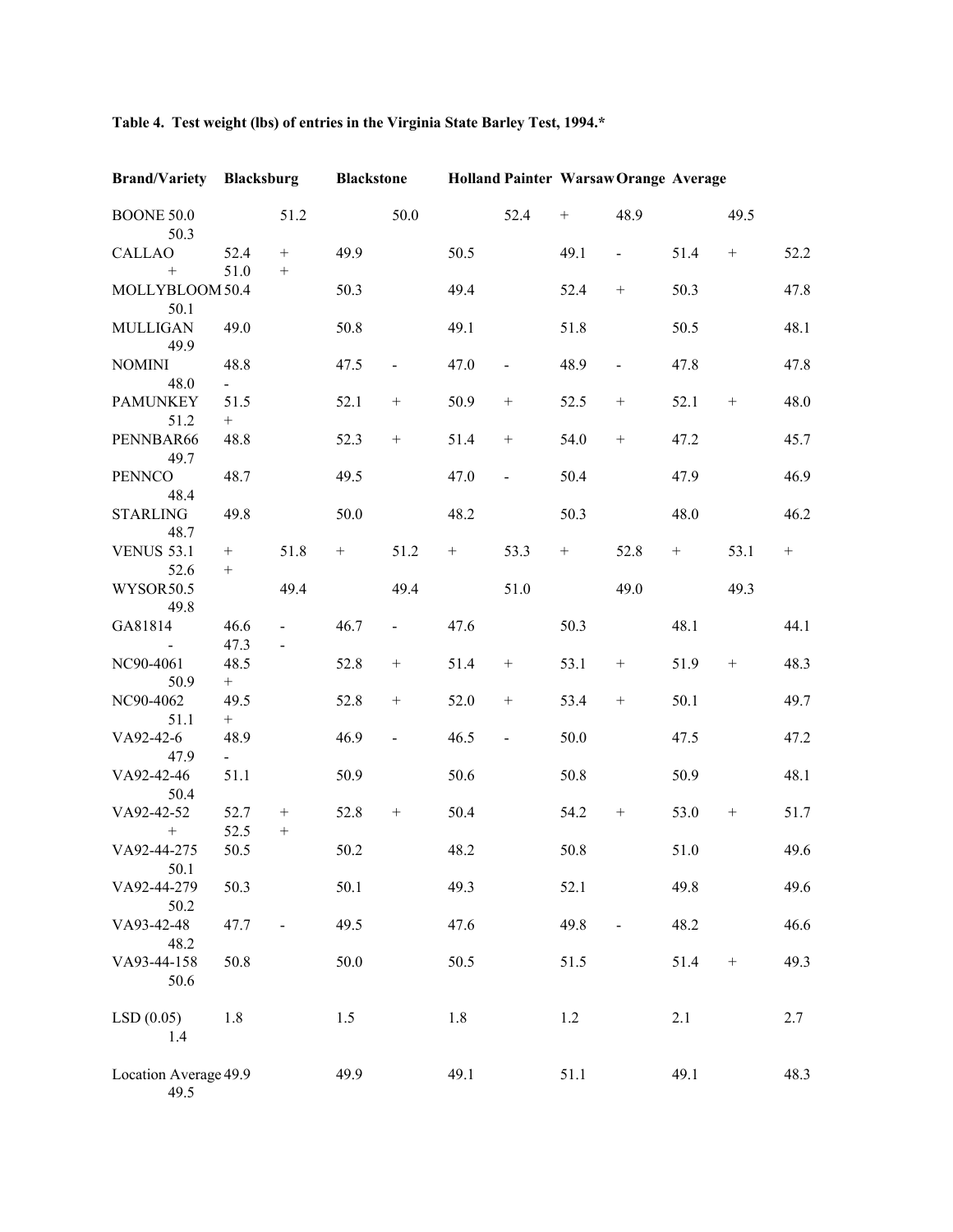Statewide Average 49.5

\* A plus or minus sign indicates a performance significantly above or below the test average, respectively.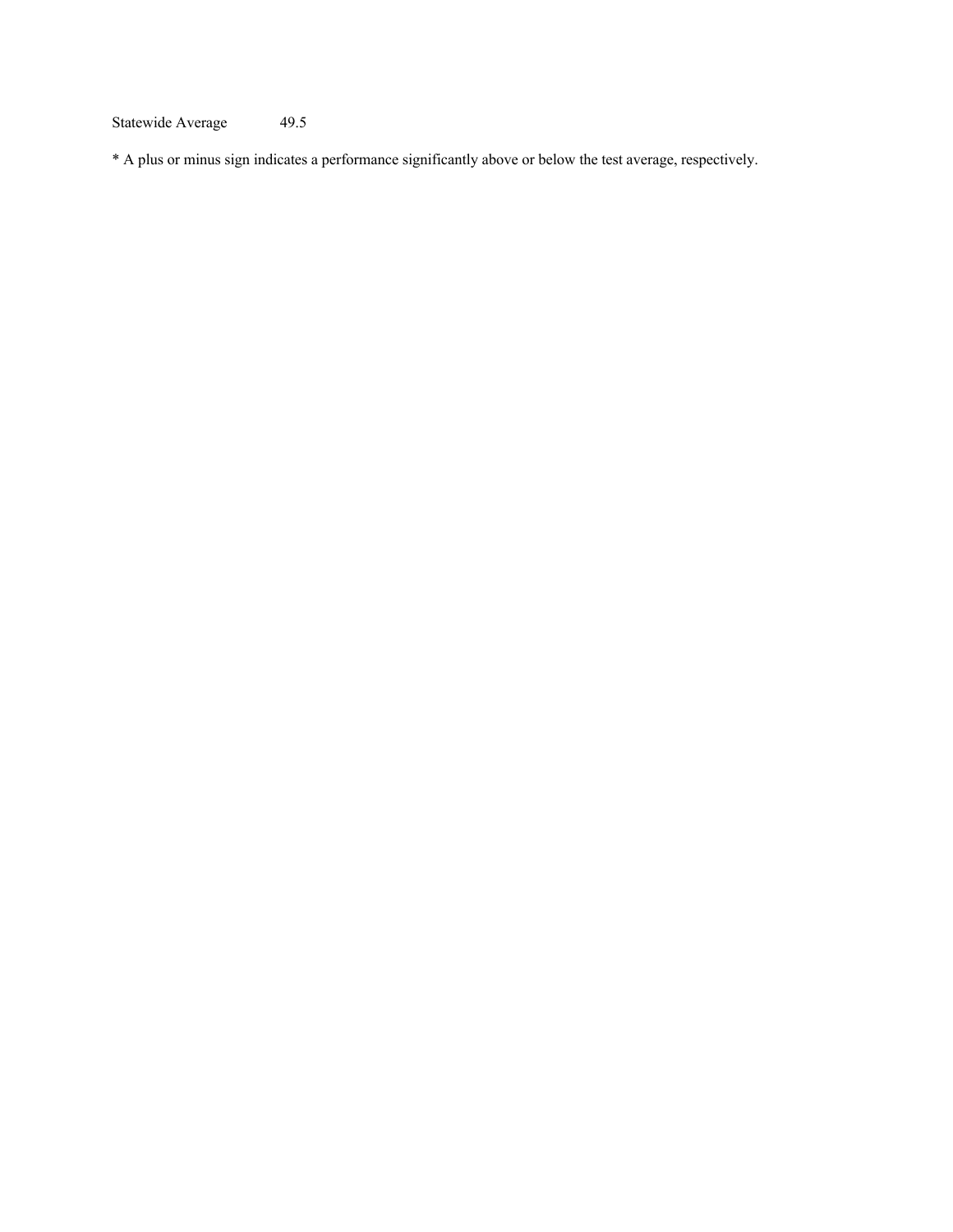| <b>Test</b><br><b>Brand/Variety</b><br>(Bu/A) | Date<br>Yield<br>(Lb) | Leaf<br>$(Mar 31+)$ | Winter<br>Weight Headed Height Lodging Rust | $(\mathbf{In})$ | (%) | $(\%)$       | <b>Scald</b><br>$(0-9)$ | <b>Survival</b><br>$(\%)$  |                         |                |
|-----------------------------------------------|-----------------------|---------------------|---------------------------------------------|-----------------|-----|--------------|-------------------------|----------------------------|-------------------------|----------------|
| (6)                                           | (6)                   | (4)                 | (4)                                         | (5)             | (1) | (2)          | (2)                     |                            |                         |                |
| <b>BOONE</b>                                  | 114                   |                     | 50.3                                        | $24 +$          |     | $37 +$       | $44 +$                  | $20 +$                     | $1 -$                   | 95             |
| <b>CALLAO</b>                                 | 116                   |                     | $51.0 +$                                    | 18<br>$\sim$    |     | $31 -$       | $32 +$                  | 1                          | $\overline{\mathbf{3}}$ | 98             |
| <b>MOLLYBLOOM</b>                             | 115                   |                     | 50.1                                        | $24 +$          |     | $37 +$       | $32 +$                  | $4+$                       | $1 -$                   | 96             |
| <b>MULLIGAN</b>                               | 112                   |                     | 49.9                                        | $22 +$          |     | 36           | 13                      | $\mathbf{1}$               | $1 -$                   | 95             |
| <b>NOMINI</b>                                 | 114                   |                     | $48.0 -$                                    | $19 -$          |     | $38 +$       | 9                       | $\overline{2}$             | $2 -$                   | 99             |
| <b>PAMUNKEY</b>                               | 110                   |                     | $51.2 +$                                    | 19<br>$\sim$    |     | $34 -$       | 20                      | $\mathbf{1}$               | $\overline{\mathbf{3}}$ | 98             |
| PENNBAR66                                     | 121                   |                     | 49.7                                        | $26 +$          |     | 37<br>$+$    | 18                      | 1                          | $1 -$                   | 97             |
| <b>PENNCO</b>                                 | 108                   |                     | 48.4                                        | 22<br>$+$       |     | 37<br>$^{+}$ | 12                      | $\mathbf{1}$               | $1 -$                   | 93             |
| <b>STARLING</b>                               | $123 +$               |                     | 48.7                                        | $22 +$          |     | $37 +$       | 10                      | 1                          | $1 -$                   | 98             |
| <b>VENUS</b>                                  | 109                   |                     | $52.6 +$                                    | $18 -$          |     | $35 -$       | 31                      | 8<br>$\boldsymbol{+}$      | $2 -$                   | $100 +$        |
| <b>WYSOR</b>                                  | 113                   |                     | 49.8                                        | 21              |     | $37 +$       | 11                      | $\overline{2}$             | $2 -$                   | 97             |
| GA81814                                       | $126 +$               |                     | $47.3 -$                                    | 19<br>$\sim$    |     | 36           | 15                      | $\overline{2}$             | $\overline{\mathbf{3}}$ | 99             |
| NC90-4061                                     | 115                   |                     | $50.9 +$                                    | $24 +$          |     | $34 -$       | 17                      | $10 +$                     | $1 -$                   | 89 -           |
| NC90-4062                                     | 117                   |                     | $51.1 +$                                    | $24 +$          |     | $35 -$       | 22                      | 1                          | $1 -$                   | $90 -$         |
| VA92-42-6                                     | 110                   |                     | $47.9 -$                                    | $19 -$          |     | 36           | 15                      | 1                          | $2 -$                   | 97             |
| VA92-42-46                                    | 110                   |                     | 50.4                                        | 21              |     | $39 +$       | 14                      | $0 -$                      | 3                       | 99             |
| VA92-42-52                                    | 111                   |                     | $52.5 +$                                    | $20 -$          |     | $35 -$       | 19                      | 1                          | $\overline{\mathbf{3}}$ | 98             |
| VA92-44-275                                   | 110                   |                     | 50.1                                        | 21              |     | $33 -$       | 14                      | 1                          | $4+$                    | $90 -$         |
| VA92-44-279                                   | 108                   |                     | 50.2                                        | 21              |     | $33 -$       | 13                      | $\boldsymbol{0}$<br>$\sim$ | 3                       | 88 -           |
| VA93-42-48                                    | 113                   |                     | 48.2                                        | $22 +$          |     | $37 +$       | 9                       | $\overline{2}$             | $2 -$                   | 99             |
| VA93-44-158                                   | 110                   |                     | 50.6                                        | 21              |     | $33 -$       | 10                      | 1                          | $4+$                    | 96             |
| LSD(0.05)                                     | 11                    |                     | 1.4                                         | 1               |     | 1            | 17                      | $\overline{2}$             | 1                       | $\overline{4}$ |
| <b>Test Average</b>                           | 111                   |                     | 49.5                                        | 21              |     | 36           | 15                      | $\overline{2}$             | 3                       | 96             |

**Table 5. Summary of performance of entries in the State Barley Test, 1993-94.\***

\* The number in parentheses below column headings indicates the number of locations on which data are based. A plus or minus sign indicates a performance significantly above or below the test average, respectively.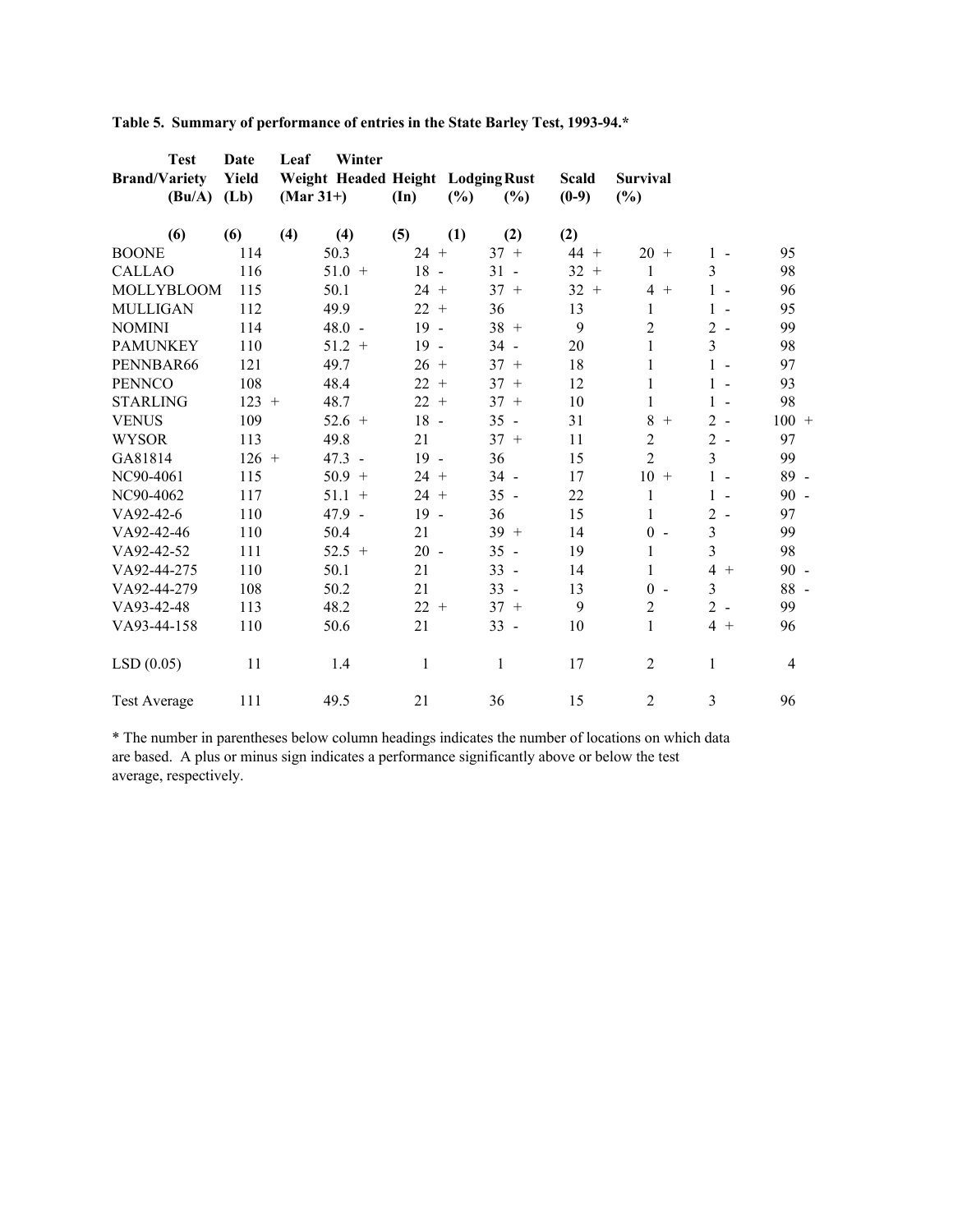#### **WHEAT VARIETIES**

The wet February (3.84") and record rainfall in March (10.13" at Suffolk) reduced the ability to apply nitrogen at optimum times at several locations. The wet season resulted in nitrogen being applied only once at Painter instead of the normal two winter - early spring applications. April was the driest month on record at Suffolk with 0.8" of rainfall. Despited these weather challenges we had a statewide variety test average of 79 bu/acre with yields of the best varieties exceeding 100 bu/acre at several locations.

Special note should be taken that the yield performances of NK Coker 9803 and FFR 568-B (-B indicates Baytan-treated seed) were likely reduced because the seed used had reduced germination and vigor. In general, NK Coker 9803 continues to be an excellent performing wheat statewide. Also, the test at Painter is an excellent source of information about the performance of wheat varieties in fields infested with soil borne viruses. The yield of susceptible varieties such as GA-Gore, Hoffman 21-B, Pioneer 2548 and Saluda was likely reduced significantly by soil borne virus at Painter.

Northrup King Coker 9835, Jackson and Pioneer XW522 had the highest yield average with 84 bu/acre statewide and above 90 bu/acre in at least two locations. NK Coker 9835 had average yields in the state test in the previous three seasons, has average test weight and is shorter than most current varieties. Jackson, the new Virginia Tech release, has been a top yielder each of the past four seasons at most test locations. It has excellent test weight, medium maturity and height, average standability and good disease resistance. Jackson will be available to seedsmen in the fall of 1994 and to producers by the fall of 1995. Pioneer XW522 was in our test for the first time in 1994. It produced excellent yields at all locations. It is shorter than average and would likely produce less straw than other varieties, an advantage in double-cropping. This variety has excellent disease resistance and good test weight.

Other varieties averaging 80 bu/acre or above include: Pioneer 2580 @ 83 bu/acre; FFR 555 and FFR 555-B @ 82 bu/acre; Coker 9543-B, GA-Gore, Saluda-B, and Wakefield-B @ 81 bu/acre; and Coker 9904, FFR EXP 392, and Hickory @ 80 bu/acre. Pioneer 2580 has yielded above average each of the past two seasons and performed well at all locations. It has good test weight, standability and general disease resistance. FFR 555W-B continues to be a top yielding variety at all locations. It has good test weight, medium maturity and average height. NK Coker 9543 has been in our test for several years but this is the first year it was tested with Baytan. It has yielded less than average in previous years without Baytan.

Hickory and GA-Gore are both early wheats that have performed well. They also have good test weight.

Released varieties that have yielded less than average for the past two seasons include: NK Coker 916, NK Coker 983, FFR 511W, FFR 568, Massey, Pioneer 2566 and Saluda without Baytan.

Baytan compared to Vitavax seed treatment on powdery mildew susceptible varieties can dramatically improve performance such as was obtained with Saluda (81 vs 75 bu/acre). Baytan treatment on varieties with moederate resistance to powdery mildew has given little to no yield increases. The greatest benefit of Baytan seed treatment is realized when planting early and in a timely manner.

Trical 498 is a wheat/rye cross (triticale). It is grown as a feed crop instead of a flour crop. It was included in these tests for yield comparisons.

### **SUMMARY OF WHEAT MANAGEMENT PRACTICES FOR 1993-1994**

**Blacksburg** - Planted October 5, 1993. Preplant fertilizer was 20 lbs N, 60 lbs  $P_2O_5$ , and 100 lbs  $K_2O$ . Sixty lbs N/A were applied in the spring. Wheat was harvested July 5, 1994.

Warsaw - Planted October 20, 1993. Preplant fertilizer was 20 lbs N, 60 lbs P<sub>2</sub>O<sub>5</sub>, 80 lbs K<sub>2</sub>O and 10 lbs S/A. Spring fertilization included 40 lbs N/A at growth stage 25 and 50 lbs N/A at growth stage 30. Harvest occurred on June 25, 1994.

**Painter** - Planted October 20, 1993. Preplant fertilizer was 500 lbs/A 5-10-10 applied October 15, 1993. Lime was applied at one ton/A October 5, 1993. Eighty lbs N, 0.5 oz Harmony Extra and 0.75 pts 2,4-D/A were applied March 16, 1994. Malathion 5EC was applied at 1.5 pts/A May 10, 1994. Harvest was on June 22, 1994.

**Holland** - Planted October 21, 1993. Preplant fertilizer was 600 lbs/A 5-10-15 applied October 21, 1993. Lime was applied October 20, 1993 at one ton/A. Using 30% N, sixty lbs and 40 lbs N/A were applied February 28 and March 21, 1994, respectively. Sevin 80WP was applied at 1.5 lbs/A April 29, 1994. Wheat was harvested on June 16, 1994.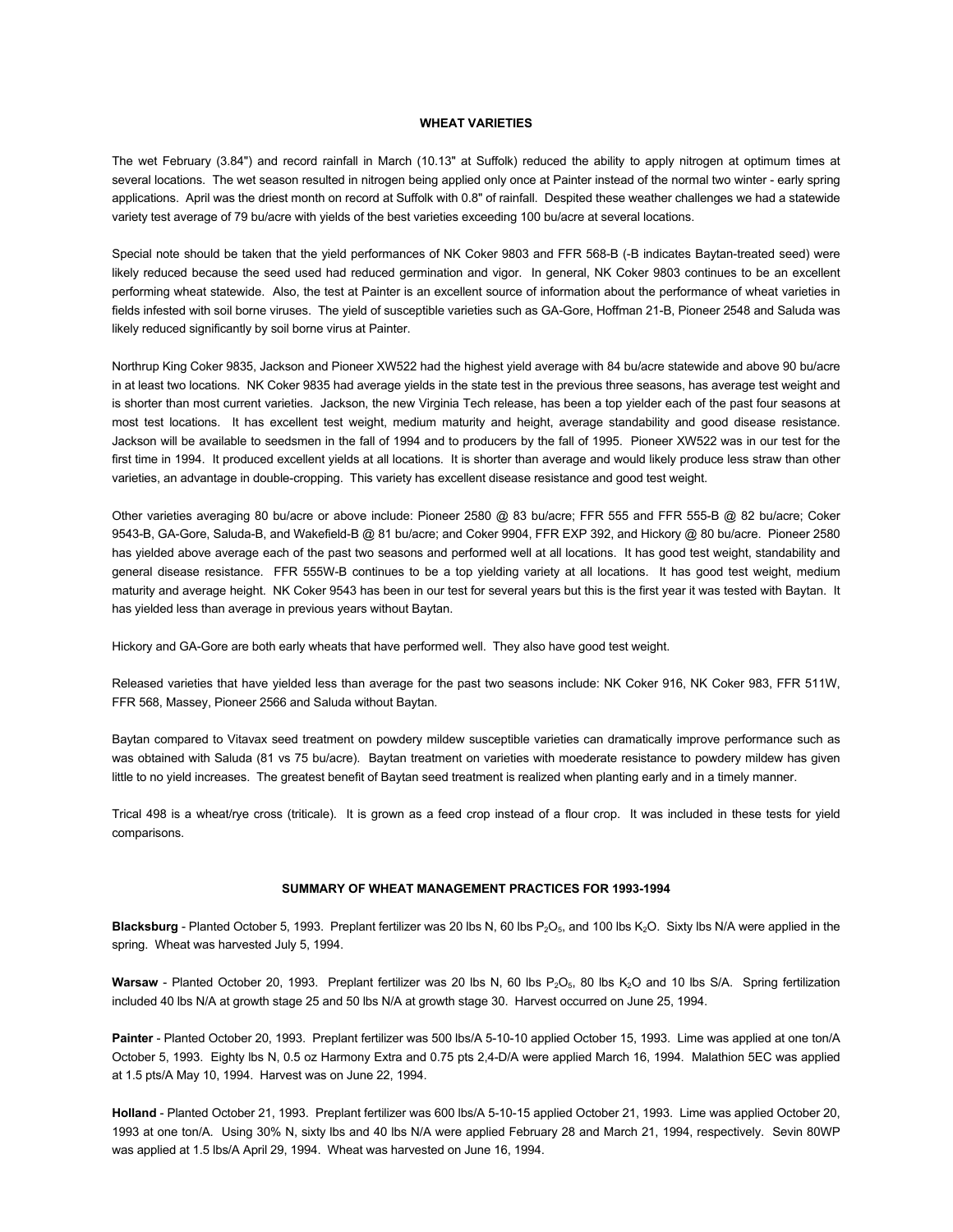**Blackstone** - Planted October 13, 1993. Preplant fertilizer was 600 lb/A 6-12-18 applied October 11, 1993. Forty lbs N/A were applied January 10, 1994 and 50 lbs N/A were applied March 17, 1994. Harmony Extra at 0.5 oz/A was applied on February 28, 1994 and 1 lb/A Sevin 80S was applied April 6, 1994 to control cereal leaf beetle. Harvest occurred on June 17, 1994.

**Loudoun** - Planted October 7, 1993. Eighty lbs N/A were applied April 1, 1994. Harvest occurred July 5, 1994.

**Orange** - Planted October 14, 1993. Preplant fertilizer was 600 lbs 10-10-10 September 30, 1993. Emergence occurred October 22, 1993. Sixty lbs N/A were applied April 8, 1994. Harvest was on June 22, 1994.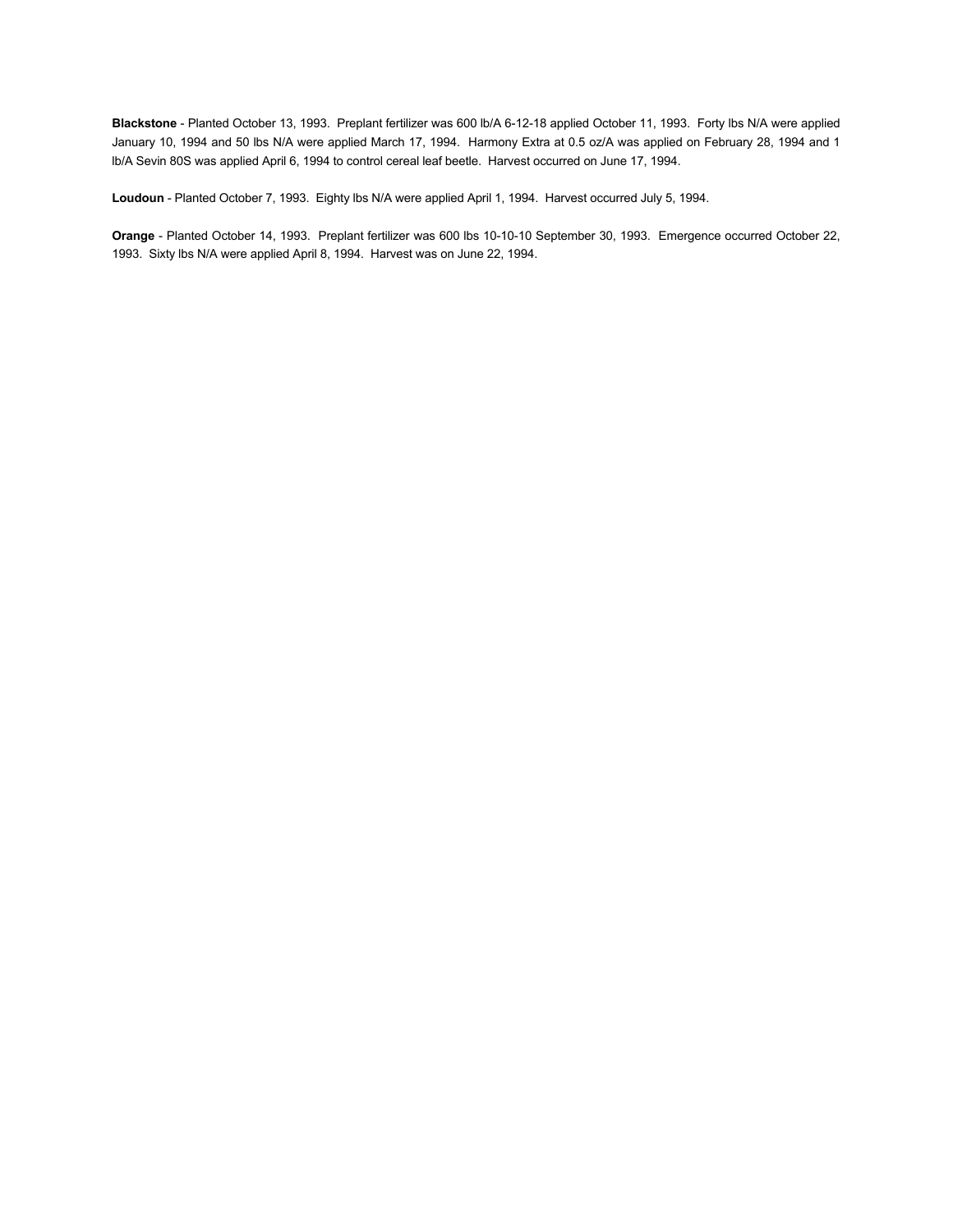| <b>Brand/Variety</b>           | <b>Blacksburg</b>        |                         |                                | <b>Warsaw Painter Holland Blackstone</b> |    |                          |        | Loudoun                  |         |                          | <b>Orange Average</b> |
|--------------------------------|--------------------------|-------------------------|--------------------------------|------------------------------------------|----|--------------------------|--------|--------------------------|---------|--------------------------|-----------------------|
| b <sub>u/a</sub>               |                          |                         |                                |                                          |    |                          |        |                          |         |                          |                       |
| COKER 916<br>89                | 87                       | 76                      | 76<br>$\overline{\phantom{0}}$ |                                          | 71 |                          | 74     |                          | 76      |                          | 59                    |
| COKER 983<br>87                | 83                       | ÷.<br>77                | 77                             |                                          | 81 |                          | 71     |                          | 77      |                          | 65                    |
| <b>COKER 9543-B</b>            | 91                       |                         | 84                             |                                          | 88 |                          | 69     |                          | 79      |                          | 62                    |
| 93<br><b>COKER 9835</b>        | 88                       | 81                      | 87                             |                                          | 93 |                          | 72     |                          | 83      |                          | 64                    |
| 103<br><b>COKER 9803</b>       | $\qquad \qquad +$<br>86  | 84                      | $^{+}$<br>73                   | $\blacksquare$                           | 77 |                          | 68     |                          | 70      |                          | 56                    |
| 81                             | $\blacksquare$           | 73                      | $***$                          |                                          |    |                          |        |                          |         |                          |                       |
| <b>COKER 9904</b><br>91        | 90                       | 80                      | 81                             |                                          | 85 |                          | 77     |                          | 81      |                          | 58                    |
| FFR511W                        | 88<br>91                 |                         | $77 \,$<br>75                  |                                          | 73 |                          | 72     |                          | 72      |                          | 52                    |
| FFR555W                        | 95                       |                         | 86                             |                                          | 74 |                          | 76     |                          | 85      |                          | 65                    |
| 96<br>FFR555W-B                | 91                       | 82                      | $^{+}$<br>87                   |                                          | 87 |                          | $72\,$ |                          | 82      |                          | 63                    |
| 96<br>FFR568 76                | $\overline{\phantom{0}}$ | 82<br>77                | $\qquad \qquad +$              | 73                                       |    | $70\,$                   |        | 68                       |         | 58                       |                       |
| 92<br><b>FFR568-B</b>          | 76                       | 73<br>÷.                | $\blacksquare$<br>74           | $\blacksquare$                           | 73 |                          | 67     |                          | 62      | $\overline{\phantom{0}}$ | 52                    |
|                                | 78                       | ÷.                      | 69                             | ***                                      |    |                          |        |                          |         |                          |                       |
| FFR EXP 392<br>94              | 87                       | 80                      | 80                             |                                          | 76 |                          | 79     |                          | 79      |                          | 64                    |
| GA-GORE<br>104                 | 96<br>$\qquad \qquad +$  | 81                      | 83                             |                                          | 63 |                          | 77     |                          | 80      |                          | 65                    |
| <b>HICKORY</b>                 | 98                       |                         | 76                             |                                          | 83 |                          | 70     |                          | 75      |                          | 65                    |
| 88<br>HOFFMAN 21-B 80          |                          | 80<br>$\blacksquare$    | 79                             |                                          | 55 |                          | 69     |                          | 68      |                          | 56                    |
| 104<br>HOFFMAN 89-B83          | $\boldsymbol{+}$         | 73<br>$\blacksquare$    | $\blacksquare$<br>75           |                                          | 72 |                          | 64     |                          | 64      |                          | 57                    |
| 79                             |                          | 72                      | $\blacksquare$                 |                                          |    |                          |        |                          |         |                          |                       |
| <b>JACKSON</b><br>94           | 104                      | $\qquad \qquad +$<br>84 | 82<br>$\qquad \qquad +$        |                                          | 89 | $^{+}$                   | 74     |                          | 78      |                          | 63                    |
| <b>MADISON</b><br>95           | 93                       | 79                      | $8\sqrt{1}$                    |                                          | 71 | -                        | 72     |                          | $78\,$  |                          | 60                    |
| <b>MASSEY</b><br>85            | 86                       | 75                      | 74<br>$\overline{\phantom{0}}$ | $\blacksquare$                           | 78 |                          | 71     |                          | 79      |                          | 56                    |
| <b>PENNMORE</b>                | 87                       |                         | 81                             |                                          | 68 | $\overline{\phantom{a}}$ | 60     | $\overline{\phantom{a}}$ | 74      |                          | 55                    |
| $\blacksquare$<br>PIONEER 2548 | 95<br>93                 |                         | 74<br>81                       | $\qquad \qquad \blacksquare$             | 64 | $\blacksquare$           | $70\,$ |                          | $77 \,$ |                          | 65                    |
| 86<br>PIONEER 2548-B           |                          | 76                      | -                              |                                          |    |                          |        |                          |         |                          |                       |
| 58                             |                          | 99<br>88                | $^+$                           | $80\,$<br>$77 \,$                        |    | 73                       |        | 71                       |         | 72                       |                       |
| PIONEER 2566<br>95             | 90                       | 78                      | 77                             |                                          | 73 |                          | 73     |                          | 76      |                          | 63                    |
| PIONEER 2580<br>93             | 101                      | $^+$<br>83              | 87<br>$^{+}$                   |                                          | 86 | $^+$                     | 72     |                          | $77 \,$ |                          | 65                    |

# **Table 6. Yield performance of entries in the Virginia State Wheat Test, 1993-94.\***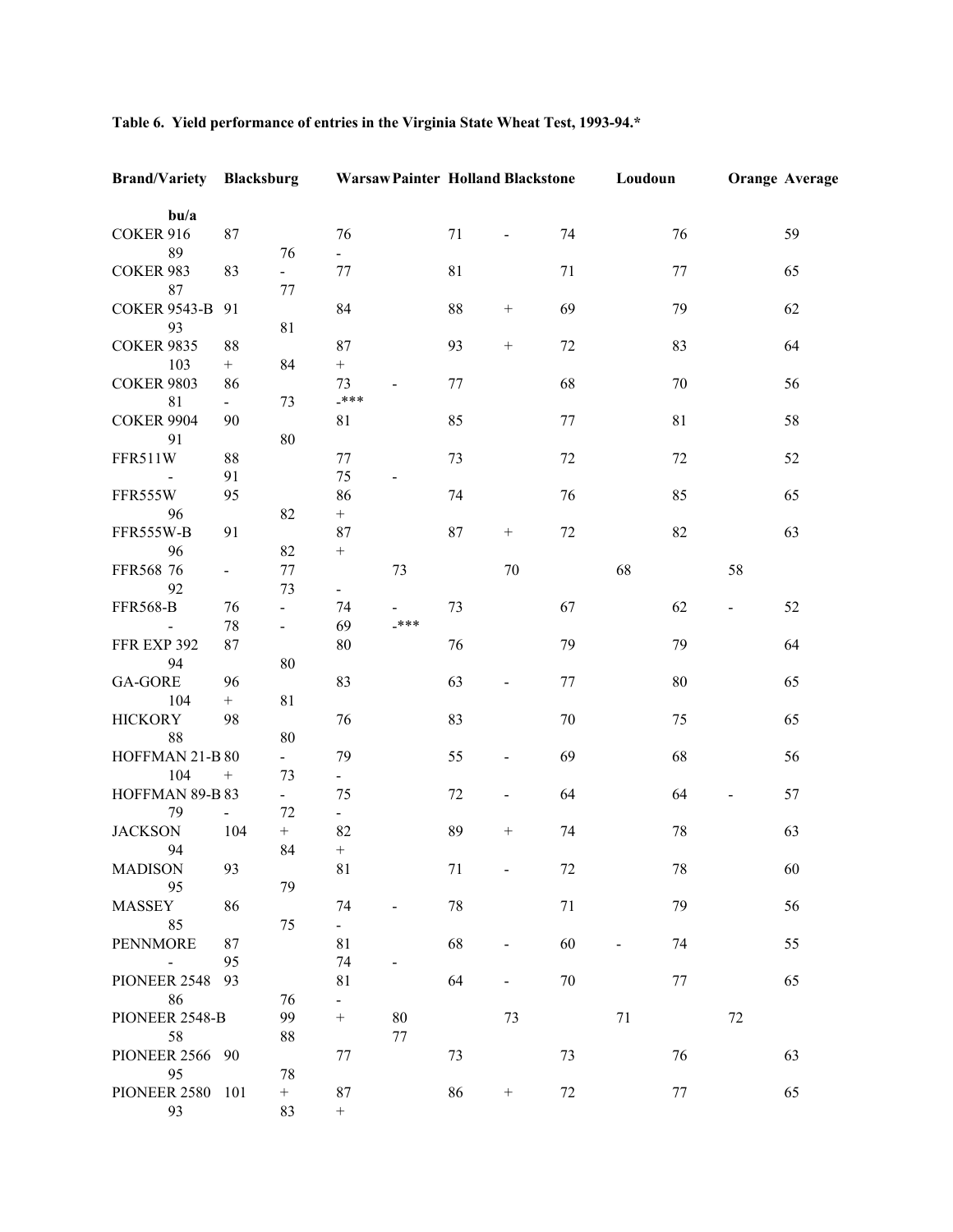| PIONEER 2684<br>84               | 94  | 78             | 78                       |                   | 84     |                              | 70     |                 | 75  |                          | 58 |
|----------------------------------|-----|----------------|--------------------------|-------------------|--------|------------------------------|--------|-----------------|-----|--------------------------|----|
| PIONEER XW522                    |     | 92             |                          | 89                | $^+$   | 92                           | $^{+}$ | 72              |     | 87                       |    |
| 59                               |     | 98             |                          | 84                | $^{+}$ |                              |        |                 |     |                          |    |
| <b>SALUDA</b>                    | 95  |                | 71                       | $\sim$            | 70     | $\blacksquare$               | 67     |                 | 67  |                          | 59 |
| 92                               |     | 75             | $\overline{\phantom{0}}$ |                   |        |                              |        |                 |     |                          |    |
| <b>SALUDA-B</b>                  | 98  |                | 84                       |                   | 83     |                              | 69     |                 | 75  |                          | 63 |
| 95                               |     | 81             |                          |                   |        |                              |        |                 |     |                          |    |
| <b>STINE 451</b>                 | 92  |                | 71                       | $\blacksquare$    | 71     | $\qquad \qquad \blacksquare$ | 70     |                 | 64  | $\overline{\phantom{a}}$ | 62 |
| 91                               |     | 75             |                          |                   |        |                              |        |                 |     |                          |    |
| WAKEFIELD-B 94                   |     |                | 87                       |                   | 71     |                              | 79     |                 | 76  |                          | 61 |
| 100                              |     | 81             |                          |                   |        |                              |        |                 |     |                          |    |
| GA 831585                        | 84  |                | 78                       |                   | 71     | $\blacksquare$               | 72     |                 | 77  |                          | 62 |
| 92                               |     | 76             |                          |                   |        |                              |        |                 |     |                          |    |
| KY 83C-16-2                      | 93  |                | 76                       |                   | 86     |                              | 75     |                 | 77  |                          | 61 |
| 87                               |     | 79             |                          |                   |        |                              |        |                 |     |                          |    |
| MD80071-56                       | 92  |                | 78                       |                   | 61     | $\blacksquare$               | 67     |                 | 72  |                          | 61 |
| 87                               |     | 74             | ÷.                       |                   |        |                              |        |                 |     |                          |    |
| VA91-51-20                       | 94  |                | 85                       |                   | 85     |                              | 77     |                 | 86  |                          | 66 |
| 104                              | $+$ | 85             | $^{+}$                   |                   |        |                              |        |                 |     |                          |    |
| VA92-51-12                       | 99  | $+$            | 83                       |                   | 90     |                              | 73     |                 | 80  |                          | 60 |
| 99                               |     | 84             | $+$                      |                   |        |                              |        |                 |     |                          |    |
| VA93-52-24                       | 87  |                | 89                       | $^{+}$            | 89     | $^{+}$                       | 84     | $\! + \!\!\!\!$ | 79  |                          | 61 |
| 97                               |     | 84             | $+$                      |                   |        |                              |        |                 |     |                          |    |
| VA93-52-55                       | 89  |                | 86                       |                   | 90     | $\! + \!\!\!\!$              | 78     |                 | 82  |                          | 63 |
| 95                               |     | 83             | $+$                      |                   |        |                              |        |                 |     |                          |    |
| VA93-52-60                       | 102 | $^{+}$         | 88                       | $+$               | 90     |                              | 85     | $^{+}$          | 84  |                          | 68 |
| $\begin{array}{c} + \end{array}$ | 100 |                | 88                       | $^{+}$            |        |                              |        |                 |     |                          |    |
| VA93-54-185                      | 92  |                | 82                       |                   | 82     |                              | 79     |                 | 84  |                          | 64 |
| 92                               |     | 82             | $+$                      |                   |        |                              |        |                 |     |                          |    |
| VA93-54-211                      | 91  |                | 89                       | $^{+}$            | 79     |                              | 79     |                 | 82  |                          | 58 |
| 93                               |     | 81             |                          |                   |        |                              |        |                 |     |                          |    |
| <b>TRICAL 498**</b>              | 93  |                | 95                       | $\qquad \qquad +$ | 83     |                              | 80     |                 | 104 | $^{+}$                   | 64 |
| 108                              | $+$ | 89             | $^{+}$                   |                   |        |                              |        |                 |     |                          |    |
| LSD(0.05)                        | 8   |                | $\tau$                   |                   | 7      |                              | 12     |                 | 11  |                          | 6  |
| 10                               |     | $\overline{3}$ |                          |                   |        |                              |        |                 |     |                          |    |
| Location Average 91              |     |                | 81                       |                   | 79     |                              | 72     |                 | 77  |                          | 61 |
| 93                               |     | 79             |                          |                   |        |                              |        |                 |     |                          |    |

Statewide Average 79

\* A plus or minus sign indicates a performance significantly above or below the test average, respectively.

\*\* This is a wheat/rye cross or triticale, not a wheat variety.

\*\*\* The poor yield performance of these varieties at some locations in 1994 may have been due to the thin stand obtained because of inferior seed quality.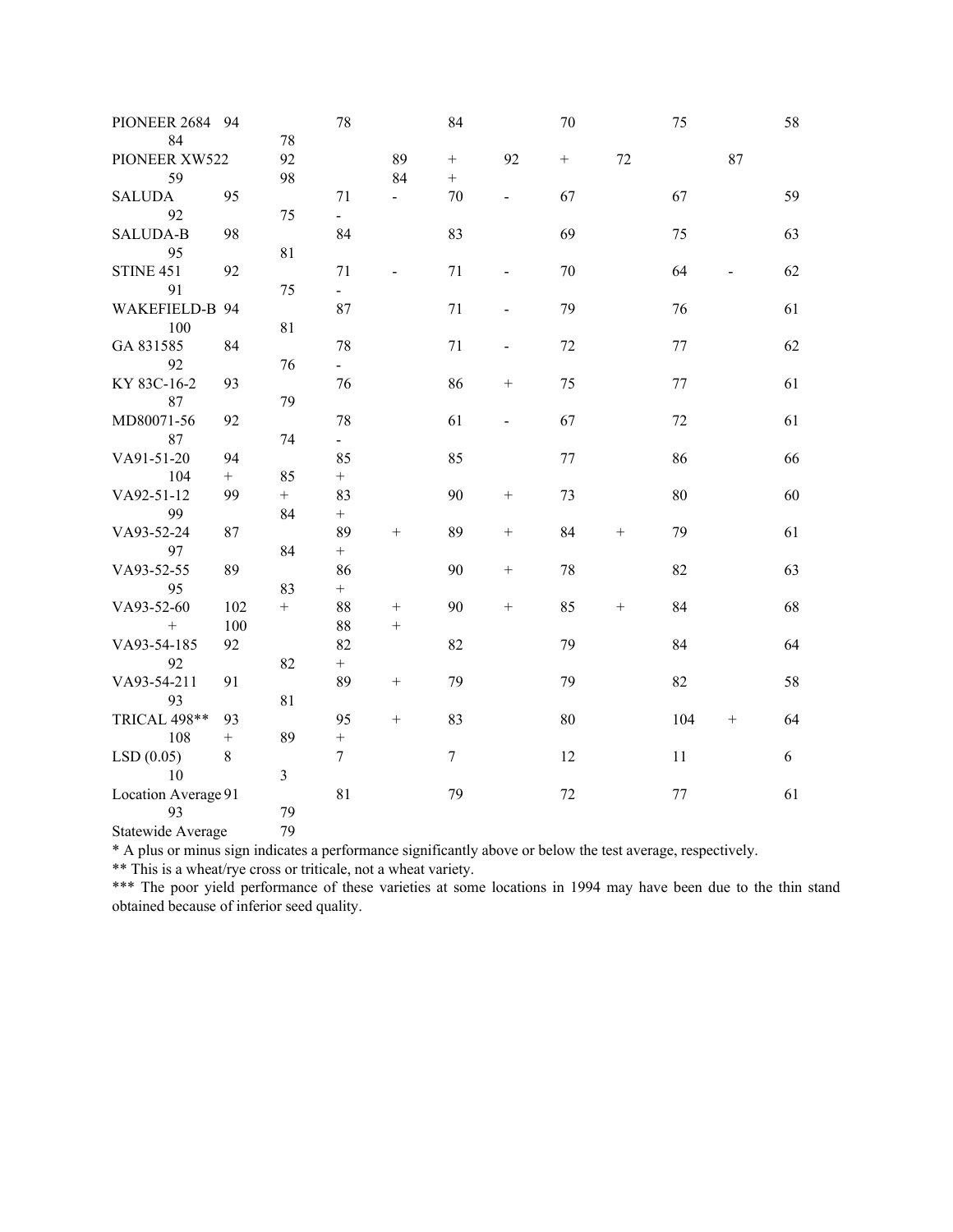| <b>Brand/Variety Blacksburg</b> |                          |                                | <b>Warsaw Painter Holland Blackstone</b> |                              |                |                              |    |    | <b>Orange Average</b> |                |     |
|---------------------------------|--------------------------|--------------------------------|------------------------------------------|------------------------------|----------------|------------------------------|----|----|-----------------------|----------------|-----|
| b <sub>u/a</sub>                |                          |                                |                                          |                              |                |                              |    |    |                       |                |     |
| COKER 916<br>79                 | 86<br>a.                 | $\blacksquare$                 | 81                                       | $\blacksquare$               | 74             | $\frac{1}{2}$                | 68 |    | 69                    |                | 90  |
| COKER 983<br>79                 | 87<br>$\mathbf{r}$       |                                | 86                                       |                              | 71             | $\qquad \qquad \blacksquare$ | 68 |    | 74                    |                | 90  |
| <b>COKER 9803</b><br>80         | 93<br>$***$              |                                | 85                                       |                              | 78             |                              | 66 |    | 66                    |                | 89  |
| <b>COKER 9835</b>               | 89                       |                                | 93                                       |                              | 87             |                              | 72 |    | 75                    |                | 99  |
| <b>COKER 9904</b>               | 86<br>86                 | $\blacksquare$                 | 85                                       |                              | 80             |                              | 72 |    | 75                    |                | 89  |
| 81<br>FFR511W                   | 89                       |                                | 81                                       | $\qquad \qquad \blacksquare$ | 73             | $\qquad \qquad \blacksquare$ | 69 |    | 62                    | $\blacksquare$ | 89  |
| 78                              |                          |                                |                                          |                              |                |                              |    |    |                       |                |     |
| FFR555W                         | 99                       | $^+$                           | 95                                       |                              | 74             | $\blacksquare$               | 74 |    | 79                    | $+$            | 100 |
| $+$<br>FFR555W-B                | 87<br>95                 |                                | 99                                       |                              | 85             |                              | 75 |    | 77                    |                | 99  |
| $+$                             | 89                       | $^+$                           |                                          |                              |                |                              |    |    |                       |                |     |
| FFR568 82                       | $\blacksquare$           | 86                             |                                          | 72                           | $\blacksquare$ | 69                           |    | 64 |                       | 89             |     |
| 78                              | $\blacksquare$           |                                |                                          |                              |                |                              |    |    |                       |                |     |
| <b>FFR568-B</b>                 | 79                       | $\equiv$ .                     | 86                                       |                              | 75             | $\blacksquare$               | 65 |    | 58                    | $\blacksquare$ | 86  |
|                                 | 76                       | $***$                          |                                          |                              |                |                              |    |    |                       |                |     |
| FFR EXP 392<br>82               | 87                       |                                | 85                                       |                              | 75             | $\qquad \qquad \blacksquare$ | 72 |    | 74                    |                | 94  |
| GA-GORE<br>84                   | 91                       |                                | 89                                       |                              | 72             | $\qquad \qquad \blacksquare$ | 74 |    | 76                    |                | 98  |
| <b>HICKORY</b><br>82            | 94                       |                                | 82                                       | $\qquad \qquad \blacksquare$ | 82             |                              | 72 |    | 70                    |                | 88  |
| <b>JACKSON</b><br>89            | 102<br>$\qquad \qquad +$ |                                | 94                                       |                              | 91             | $^+$                         | 74 |    | 74                    |                | 93  |
| <b>MADISON</b><br>83            | 95                       |                                | 90                                       |                              | 77             |                              | 69 |    | 69                    |                | 93  |
| <b>MASSEY</b>                   | 84                       |                                | 79                                       | $\qquad \qquad \blacksquare$ | 78             |                              | 69 |    | 69                    |                | 84  |
| PIONEER 2548                    | 77<br>94                 |                                | 89                                       |                              | 74             | $\qquad \qquad \blacksquare$ | 67 |    | 74                    |                | 92  |
| 82<br>PIONEER 2548-B            |                          | 100                            |                                          | 90                           |                | 79                           |    | 72 |                       | 71             |     |
| 94<br>PIONEER 2566              | 86                       | 85<br>$\overline{\phantom{0}}$ | 77                                       | $\blacksquare$               | 79             |                              | 65 |    | 68                    |                | 96  |
| 79<br>PIONEER 2580              | ÷.<br>101                |                                | 93                                       |                              | 88             | $^{+}$                       | 70 |    | 74                    |                | 92  |
| 87<br>PIONEER 2684              | $^+$<br>96               |                                | 88                                       |                              | 85             | $^{+}$                       | 68 |    | 72                    |                | 93  |
| 84<br><b>SALUDA</b>             | 92                       |                                | 82                                       |                              | 75             | $\blacksquare$               | 63 |    | 67                    |                | 94  |
| 79                              | $\equiv$                 |                                |                                          |                              |                |                              |    |    |                       |                |     |
| <b>SALUDA-B</b><br>86           | 97<br>$+$                |                                | 92                                       |                              | 84             |                              | 70 |    | 69                    |                | 97  |
| WAKEFIELD-B 92<br>85            |                          |                                | 92                                       |                              | 78             |                              | 76 |    | 71                    |                | 97  |

Table 7. Two year average yield performance of entries in the Virginia State Wheat Tests, 1993 and 1994.\*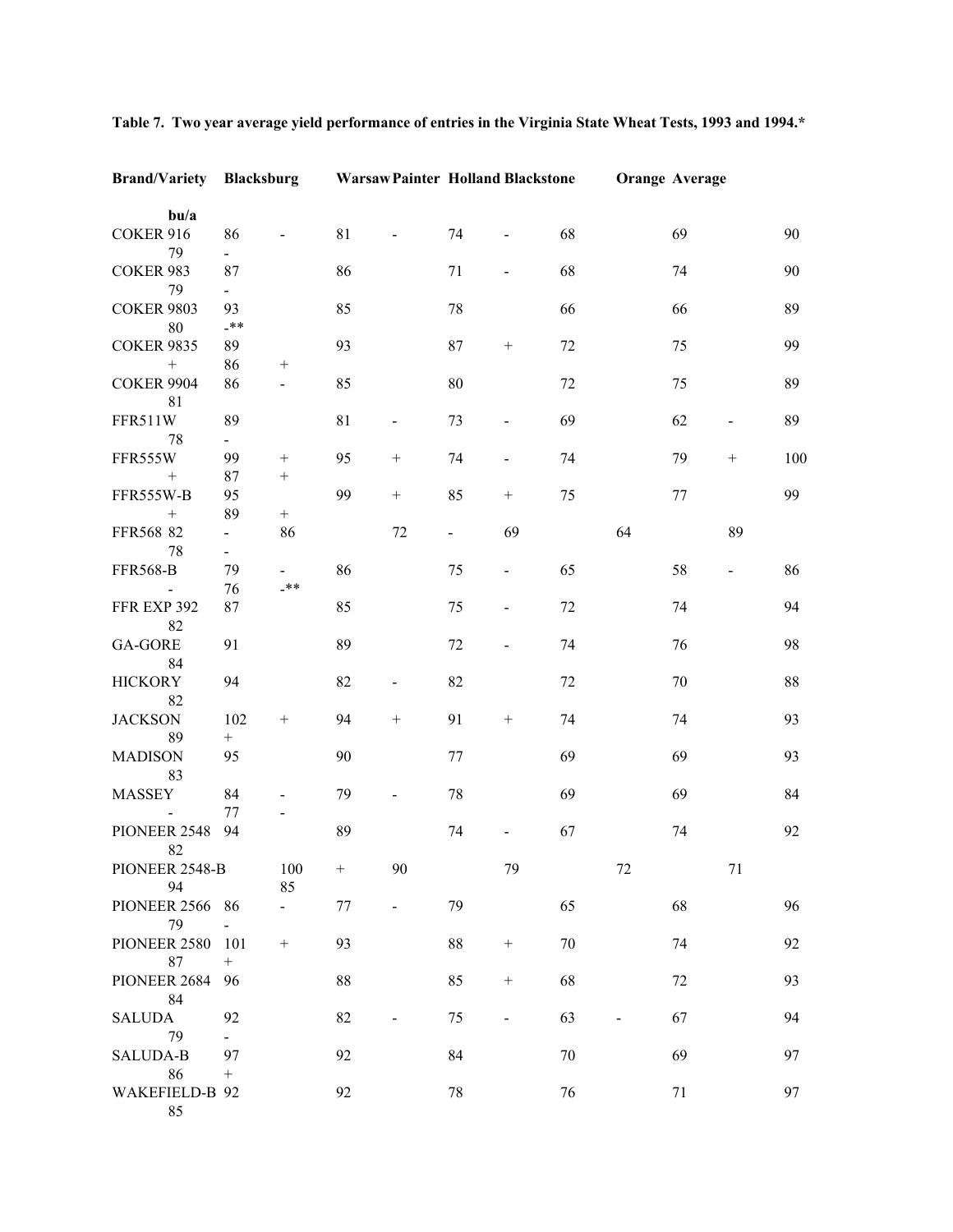| MD80071-56<br>78          | 88                                       |        | 85 |        | 71 | $\overline{\phantom{a}}$ | 65 | 67 | 88 |
|---------------------------|------------------------------------------|--------|----|--------|----|--------------------------|----|----|----|
| VA91-51-20<br>86          | $\overline{\phantom{a}}$<br>95<br>$^{+}$ |        | 90 |        | 79 |                          | 76 | 77 | 97 |
| VA92-51-12<br>89          | 98<br>$^{+}$                             | $^{+}$ | 96 | $^{+}$ | 92 | $^{+}$                   | 75 | 73 | 98 |
| LSD(0.05)<br>3            | 6                                        |        | 6  |        | 5  |                          | 7  | 8  | 6  |
| Location Average 92<br>83 |                                          |        | 88 |        | 80 |                          | 71 | 71 | 93 |

Statewide Average 83

\* A plus or minus sign indicates a performance significantly above or below the test average, respectively.

\*\* The poor yield performance of these varieties at some locations in 1994 may have been due to the thin stand obtained because of inferior seed quality.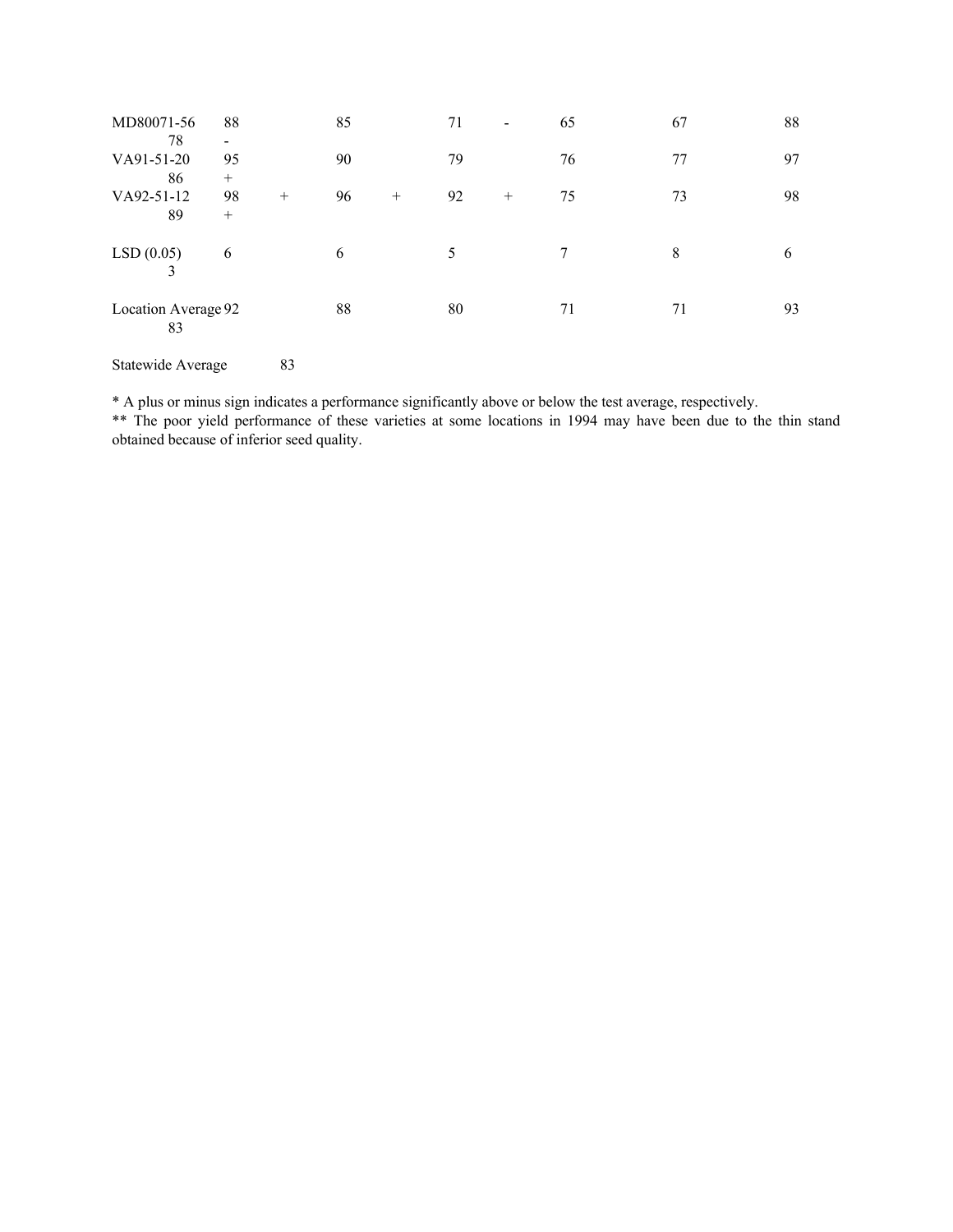| <b>Brand/Variety Blacksburg</b>   |                          |                             |                          | <b>Warsaw Painter Holland Blackstone</b> |            |                          |         |    | <b>Orange Average</b> |    |     |
|-----------------------------------|--------------------------|-----------------------------|--------------------------|------------------------------------------|------------|--------------------------|---------|----|-----------------------|----|-----|
| b <sub>u/a</sub>                  |                          |                             |                          |                                          |            |                          |         |    |                       |    |     |
| <b>COKER 916</b><br>$\frac{1}{2}$ | 85<br>77                 |                             | 75                       |                                          | 79         |                          | 68      |    | 67                    |    | 82  |
| COKER 983<br>$\blacksquare$       | 83<br>75                 | $\blacksquare$              | 74                       | $\overline{\phantom{a}}$                 | 74         | $\overline{\phantom{a}}$ | 69      |    | 71                    |    | 78  |
| <b>COKER 9803</b><br>82           | 89                       |                             | 82                       |                                          | 87         |                          | 69      |    | 67                    |    | 90  |
| <b>COKER 9835</b><br>82           | 85                       | $\blacksquare$              | 83                       |                                          | 91         | $\qquad \qquad +$        | 73      |    | 71                    |    | 84  |
| <b>COKER 9904</b><br>80           | 83<br>÷,                 | $\blacksquare$              | 82                       |                                          | 82         |                          | 74      |    | 72                    |    | 86  |
| FFR511W                           | 88                       |                             | 76                       | $\blacksquare$                           | 83         |                          | 69      |    | 64                    |    | 82  |
| FFR555W                           | 78<br>97                 | $\blacksquare$              | 87                       |                                          | 85         |                          | 76      |    | 78                    |    | 96  |
| FFR555W-B                         | 87<br>95                 |                             | 91                       | $^+$                                     | 91         | $^+$                     | 77      |    | 76                    |    | 100 |
| FFR568 83                         | 89<br>$\omega$           | $\qquad \qquad +$<br>$80\,$ |                          | 81                                       |            | 70                       |         | 70 |                       | 83 |     |
| 78<br>FFR EXP 392<br>82           | $\blacksquare$<br>87     |                             | 80                       |                                          | 83         |                          | 75      |    | 71                    |    | 92  |
| GA-GORE<br>83                     | 87                       |                             | 84                       |                                          | 83         |                          | 75      |    | 76                    |    | 91  |
| <b>JACKSON</b><br>89              | 102<br>$^{+}$            |                             | 89                       | $+$                                      | 95         |                          | 79      |    | 73                    |    | 93  |
| <b>MADISON</b><br>81              | 92                       |                             | 82                       |                                          | 81         |                          | 71      |    | 70                    |    | 86  |
| <b>MASSEY</b>                     | 86<br>76                 |                             | 74                       |                                          | $80\,$     |                          | 69      |    | 65                    |    | 76  |
| PIONEER 2548<br>82                | 92                       |                             | 83                       |                                          | $80\,$     |                          | 69      |    | 74                    |    | 90  |
| PIONEER 2548-B<br>92              |                          | 94<br>84                    | $\boldsymbol{+}$<br>$^+$ | 83                                       |            | 86                       |         | 74 |                       | 70 |     |
| <b>SALUDA</b><br>78               | 91<br>$\blacksquare$     |                             | 72                       | $\blacksquare$                           | $80\,$     | $\overline{\phantom{a}}$ | 68      |    | 68                    |    | 85  |
| SALUDA-B<br>85                    | 95<br>$\! + \!\!\!\!$    | $^{+}$                      | 82                       |                                          | 92         | $^{+}$                   | 77      |    | 69                    |    | 92  |
| WAKEFIELD-B 96<br>85              | $\qquad \qquad +$        | $^+$                        | 84                       |                                          | 87         |                          | $77 \,$ |    | 73                    |    | 91  |
| VA91-51-20<br>84                  | 90<br>$\qquad \qquad +$  |                             | 81                       |                                          | $87\,$     |                          | 74      |    | 74                    |    | 90  |
| LSD(0.05)<br>$\overline{2}$       | $\overline{\mathcal{A}}$ |                             | $\sqrt{5}$               |                                          | $\sqrt{5}$ |                          | 6       |    | 8                     |    | 6   |
| Location Average 90<br>82         |                          |                             | 81                       |                                          | 85         |                          | 73      |    | 71                    |    | 88  |

Table 8. Three year average yield performance of entries in the Virginia State Wheat Tests, 1992, 1993, and **1994.\***

Statewide Average 82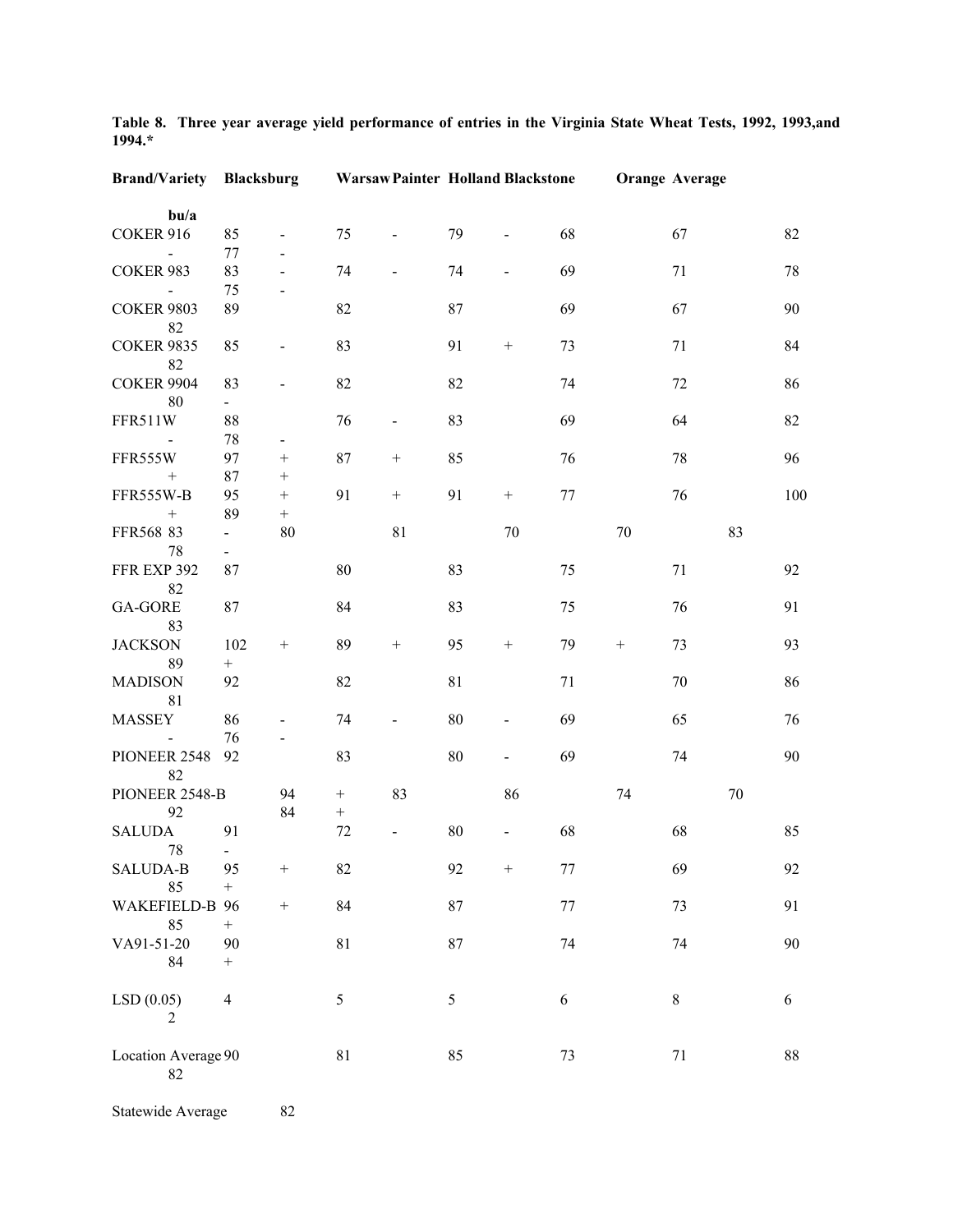\* A plus or minus sign indicates a performance significantly above or below the test average, respectively.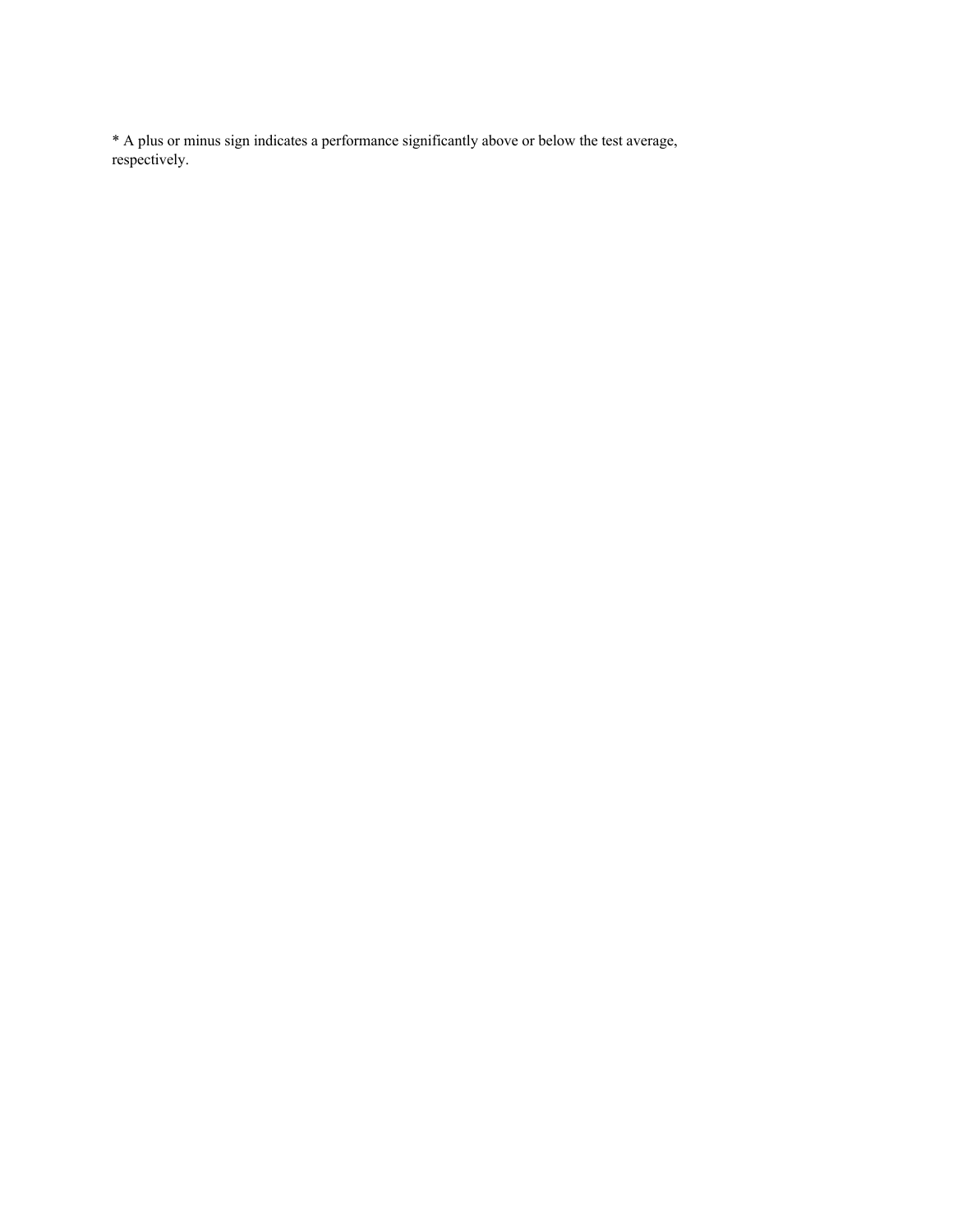| <b>Brand/Variety</b> | <b>Blacksburg</b> |                   |                  |                   |        | <b>Warsaw Painter Holland Blackstone</b> |            | Loudoun        |      |      | <b>Orange Average</b> |
|----------------------|-------------------|-------------------|------------------|-------------------|--------|------------------------------------------|------------|----------------|------|------|-----------------------|
| lbs                  |                   |                   |                  |                   |        |                                          |            |                |      |      |                       |
| COKER 916            | 56.3              |                   | 59.0             |                   | 59.8   |                                          | 59.8       |                | 59.2 |      | 56.0                  |
| 60.5                 |                   | 58.6              |                  |                   |        |                                          |            |                |      |      |                       |
| COKER 983            | 56.8              | $\! + \!$         | 60.4             | $^+$              | 61.1   | $^+$                                     | 61.6       | $^+$           | 60.4 |      | 57.9                  |
| $\boldsymbol{+}$     | 59.9              |                   | 59.7             | $\! + \!$         |        |                                          |            |                |      |      |                       |
| <b>COKER 9543-B</b>  | 56.8              | $\qquad \qquad +$ | 59.8             | $\boldsymbol{+}$  | 59.9   |                                          | 61.1       | $+$            | 61.3 |      | 57.9                  |
| $\! + \!$            | 60.4              |                   | 59.5             | $\! + \!$         |        |                                          |            |                |      |      |                       |
| <b>COKER 9803</b>    | 57.2              |                   | 59.8             | $\boldsymbol{+}$  | 60.7   | $^+$                                     | 61.6       | $^+$           | 62.7 |      | 57.2                  |
| $\! + \!$            | 60.9              | $^{+}$            | 59.9             | $\qquad \qquad +$ |        |                                          |            |                |      |      |                       |
| <b>COKER 9835</b>    | 55.1              | $\blacksquare$    | 57.8             |                   | 58.1   | $\blacksquare$                           | 59.2       | $\blacksquare$ | 61.6 |      | 55.4                  |
| ÷,                   | 58.4              |                   | 57.8             | $\blacksquare$    |        |                                          |            |                |      |      |                       |
| <b>COKER 9904</b>    | 55.4              |                   | 57.5             | $\blacksquare$    | 60.4   | $^+$                                     | 60.4       |                | 58.2 |      | 55.1                  |
|                      | 59.7              |                   | 58.1             |                   |        |                                          |            |                |      |      |                       |
| <b>FFR511W</b>       | 54.2              | $\blacksquare$    | 57.2             | $\blacksquare$    | 58.2   | $\Box$                                   | 57.8       | $\blacksquare$ | 59.8 |      | 55.4                  |
|                      | 58.4              |                   | 57.2             | $\frac{1}{2}$     |        |                                          |            |                |      |      |                       |
| FFR555W              | 54.5              |                   | 57.9             |                   | 58.3   |                                          | 59.4       | $\blacksquare$ | 60.6 |      | 55.5                  |
|                      | 58.4              |                   | 57.7             | $\blacksquare$    |        |                                          |            |                |      |      |                       |
| FFR555W-B            | 54.6              | $\blacksquare$    | 57.7             |                   | 58.5   |                                          | 59.3       |                | 60.5 |      | 55.3                  |
|                      | 57.5              | -                 | 57.0             | $\frac{1}{2}$     |        |                                          |            |                |      |      |                       |
| FFR568 55.8          |                   | 58.8              |                  | 58.8              |        | 60.1                                     |            | 61.4           |      | 56.0 |                       |
| 59.8                 |                   | 58.6              |                  |                   |        |                                          |            |                |      |      |                       |
| <b>FFR568-B</b>      | 56.5              |                   | 58.4             |                   | 59.1   |                                          | 60.2       |                | 58.6 |      | 55.8                  |
| 59.6                 |                   | 58.3              |                  |                   |        |                                          |            |                |      |      |                       |
| FFR EXP 392          | 56.6              |                   | 58.8             |                   | 60.6   | $^+$                                     | 61.4       |                | 60.7 |      | 56.3                  |
| 60.3                 |                   | 59.2              | $\boldsymbol{+}$ |                   |        |                                          |            |                |      |      |                       |
| GA-GORE              | 54.1              | ä,                | 58.4             |                   | 58.9   |                                          | 59.4       | $\blacksquare$ | 61.5 |      | 55.5                  |
|                      | 60.0              |                   | 58.2             |                   |        |                                          |            |                |      |      |                       |
| <b>HICKORY</b>       | 56.7              | $^+$              | 59.0             |                   | 60.2   |                                          | 60.3       |                | 60.7 |      | 56.6                  |
| $+$                  | 59.9              |                   | 59.0             | $^+$              |        |                                          |            |                |      |      |                       |
| HOFFMAN 21-B 51.6    |                   | -                 | 54.0             | $\blacksquare$    | 54.3   | $\blacksquare$                           | 58.2       | $\blacksquare$ | 58.0 |      | 50.8                  |
|                      | 57.1              |                   | 54.8             | $\blacksquare$    |        |                                          |            |                |      |      |                       |
| HOFFMAN 89-B 58.1    |                   | $\! + \!$         | 60.9             | $\boldsymbol{+}$  | 60.9   | $^+$                                     | 62.3       | $^+$           | 60.0 |      | 58.3                  |
|                      | 61.5              | $\! + \!$         | 60.3             | $\boldsymbol{+}$  |        |                                          |            |                |      |      |                       |
| <b>JACKSON</b>       | 55.8              |                   | 59.4             |                   | 60.3   |                                          | 60.8       |                | 62.1 |      | 56.0                  |
| 60.8                 | $\qquad \qquad +$ | 59.2              | $\boldsymbol{+}$ |                   |        |                                          |            |                |      |      |                       |
| <b>MADISON</b>       | 55.7              |                   | 57.7             |                   | 59.0   |                                          | 58.3       |                | 57.4 |      | 55.2                  |
|                      | 58.6              |                   | 57.4             | $\blacksquare$    |        |                                          |            |                |      |      |                       |
| <b>MASSEY</b>        | 57.0              |                   | 58.5             |                   | 60.2   |                                          | 60.4       |                | 61.0 |      | 56.7                  |
| $^+$                 | 60.4              |                   | 59.1             |                   |        |                                          |            |                |      |      |                       |
| <b>PENNMORE</b>      | 56.7              | $\, +$            | 58.5             |                   | 59.8   |                                          | 60.5       |                | 61.3 |      | 56.0                  |
| 58.5                 | $\blacksquare$    | 58.7              |                  |                   |        |                                          |            |                |      |      |                       |
| PIONEER 2548         | 54.5              | ÷.                | 57.8             |                   | 57.3   | $\blacksquare$                           | 60.1       |                | 60.8 |      | 55.4                  |
| $\blacksquare$       | 60.1              |                   | 57.9             | $\blacksquare$    |        |                                          |            |                |      |      |                       |
| PIONEER 2548-B       |                   | 55.2              |                  | 57.9              |        | 57.0                                     | $\sim 100$ | 59.7           |      | 60.9 |                       |
| 55.5                 | $\blacksquare$    | 59.7              |                  | 57.9              | $\sim$ |                                          |            |                |      |      |                       |
| PIONEER 2566         | 53.8              |                   | 57.9             |                   | 59.2   |                                          | 60.5       |                | 60.9 |      | 55.0                  |
|                      | 58.3              |                   | 57.8             | $\blacksquare$    |        |                                          |            |                |      |      |                       |
| PIONEER 2580         | 54.6              |                   | 57.9             |                   | 58.3   |                                          | 59.8       |                | 58.8 |      | 54.9                  |
|                      | 60.3              |                   | 57.7             | $\blacksquare$    |        |                                          |            |                |      |      |                       |

# Table 9. Test weight of entries in the Virginia State Wheat Test, 1993-94.\*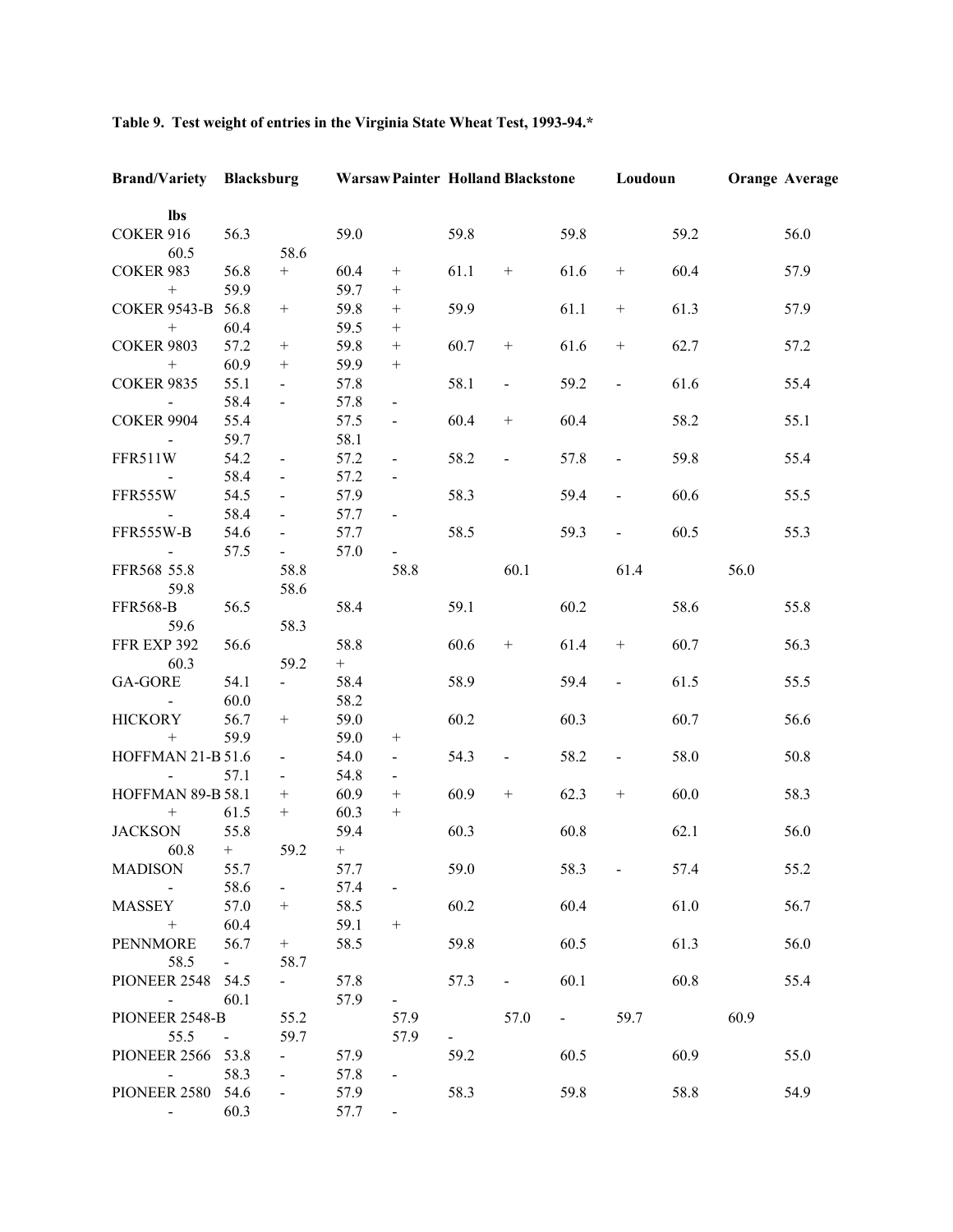| 60.6<br>PIONEER XW522<br>55.9<br>59.9<br>60.1<br>59.0<br>56.4<br>58.8<br>60.0<br><b>SALUDA</b><br>56.4<br>59.5<br>60.5<br>61.6<br>62.2<br>57.4<br>$\qquad \qquad +$<br>$\qquad \qquad +$<br>61.1<br>59.7<br>$\boldsymbol{+}$<br>$\! + \!$<br>59.2<br>62.7<br>57.3<br>56.4<br>59.6<br>61.3<br>$\qquad \qquad +$<br><b>SALUDA-B</b><br>59.6<br>$\boldsymbol{+}$<br>61.4<br>$\boldsymbol{+}$<br>$\! + \!$<br>54.0<br>57.4<br>58.7<br>60.7<br>60.9<br>54.0<br>STINE 451<br>$\blacksquare$<br>$\equiv$<br>59.6<br>57.8<br>$\blacksquare$<br>56.0<br>WAKEFIELD-B 56.1<br>57.9<br>57.5<br>60.0<br>61.0<br>$\blacksquare$<br>59.9<br>58.2<br>57.0<br>59.1<br>61.8<br>56.8<br>GA 831585<br>59.4<br>61.6<br>$^{+}$<br>60.6<br>$^{+}$<br>59.4<br>$\! + \!$<br>KY 83C-16-2<br>55.9<br>59.1<br>59.8<br>61.0<br>61.6<br>56.6<br>59.2<br>$^{+}$<br>60.7<br>$^{+}$<br>$^+$<br>MD80071-56<br>55.6<br>58.9<br>58.1<br>60.2<br>56.6<br>61.3<br>ä,<br>$\qquad \qquad +$<br>59.9<br>58.6<br>61.1<br>57.4<br>59.9<br>61.4<br>62.9<br>56.9<br>$\boldsymbol{+}$<br>$\boldsymbol{+}$<br>59.9<br>60.7<br>$^{+}$<br>$\boldsymbol{+}$<br>59.0<br>60.0<br>61.5<br>61.8<br>56.5<br>VA92-51-12<br>56.7<br>$\boldsymbol{+}$<br>59.3<br>60.2<br>$\boldsymbol{+}$<br>56.9<br>59.1<br>60.1<br>61.2<br>60.6<br>56.0<br>VA93-52-24<br>$^+$<br>58.9<br>59.2<br>VA93-52-55<br>58.1<br>59.6<br>60.3<br>61.0<br>55.8<br>54.4<br>$\blacksquare$<br>59.3<br>58.3<br>VA93-52-60<br>55.2<br>58.3<br>60.9<br>57.7<br>56.0<br>61.4<br>$\Box$<br>60.1<br>58.4<br>56.5<br>59.1<br>60.8<br>VA93-54-185<br>59.6<br>59.7<br>57.2<br>59.8<br>58.9<br>$^{+}$<br>VA93-54-211<br>57.1<br>59.5<br>60.8<br>60.7<br>59.4<br>57.4<br>$\boldsymbol{+}$<br>60.9<br>59.4<br>$^{+}$<br>$+$<br><b>TRICAL 498**</b><br>52.1<br>53.0<br>53.8<br>48.0<br>48.4<br>53.6<br>$\blacksquare$<br>$\blacksquare$<br>$\blacksquare$<br>$\frac{1}{2}$<br>55.3<br>51.9<br>$\blacksquare$<br>$\blacksquare$<br>$\blacksquare$<br>$1.0\,$<br>1.1<br>0.8<br>3.6<br>0.5<br>0.8<br>1.0<br>0.5<br>58.5<br>59.3<br>60.3<br>60.6<br>56.1<br>Location Average 55.9<br>58.5<br>59.7<br>58.5<br>Statewide Average | PIONEER 2684 | 56.9 | $+$    | 59.7 | $\qquad \qquad +$ | 59.9 | 61.5 | $^{+}$ | 62.6 | 57.0 |
|--------------------------------------------------------------------------------------------------------------------------------------------------------------------------------------------------------------------------------------------------------------------------------------------------------------------------------------------------------------------------------------------------------------------------------------------------------------------------------------------------------------------------------------------------------------------------------------------------------------------------------------------------------------------------------------------------------------------------------------------------------------------------------------------------------------------------------------------------------------------------------------------------------------------------------------------------------------------------------------------------------------------------------------------------------------------------------------------------------------------------------------------------------------------------------------------------------------------------------------------------------------------------------------------------------------------------------------------------------------------------------------------------------------------------------------------------------------------------------------------------------------------------------------------------------------------------------------------------------------------------------------------------------------------------------------------------------------------------------------------------------------------------------------------------------------------------------------------------------------------------------------------------------------------------------------------------------------------------------------------------------------------------------------------------------------------------------------------------------------------------|--------------|------|--------|------|-------------------|------|------|--------|------|------|
|                                                                                                                                                                                                                                                                                                                                                                                                                                                                                                                                                                                                                                                                                                                                                                                                                                                                                                                                                                                                                                                                                                                                                                                                                                                                                                                                                                                                                                                                                                                                                                                                                                                                                                                                                                                                                                                                                                                                                                                                                                                                                                                          | $^{+}$       | 60.8 | $^{+}$ | 59.7 | $^{+}$            |      |      |        |      |      |
|                                                                                                                                                                                                                                                                                                                                                                                                                                                                                                                                                                                                                                                                                                                                                                                                                                                                                                                                                                                                                                                                                                                                                                                                                                                                                                                                                                                                                                                                                                                                                                                                                                                                                                                                                                                                                                                                                                                                                                                                                                                                                                                          |              |      |        |      |                   |      |      |        |      |      |
|                                                                                                                                                                                                                                                                                                                                                                                                                                                                                                                                                                                                                                                                                                                                                                                                                                                                                                                                                                                                                                                                                                                                                                                                                                                                                                                                                                                                                                                                                                                                                                                                                                                                                                                                                                                                                                                                                                                                                                                                                                                                                                                          |              |      |        |      |                   |      |      |        |      |      |
|                                                                                                                                                                                                                                                                                                                                                                                                                                                                                                                                                                                                                                                                                                                                                                                                                                                                                                                                                                                                                                                                                                                                                                                                                                                                                                                                                                                                                                                                                                                                                                                                                                                                                                                                                                                                                                                                                                                                                                                                                                                                                                                          |              |      |        |      |                   |      |      |        |      |      |
|                                                                                                                                                                                                                                                                                                                                                                                                                                                                                                                                                                                                                                                                                                                                                                                                                                                                                                                                                                                                                                                                                                                                                                                                                                                                                                                                                                                                                                                                                                                                                                                                                                                                                                                                                                                                                                                                                                                                                                                                                                                                                                                          |              |      |        |      |                   |      |      |        |      |      |
|                                                                                                                                                                                                                                                                                                                                                                                                                                                                                                                                                                                                                                                                                                                                                                                                                                                                                                                                                                                                                                                                                                                                                                                                                                                                                                                                                                                                                                                                                                                                                                                                                                                                                                                                                                                                                                                                                                                                                                                                                                                                                                                          |              |      |        |      |                   |      |      |        |      |      |
|                                                                                                                                                                                                                                                                                                                                                                                                                                                                                                                                                                                                                                                                                                                                                                                                                                                                                                                                                                                                                                                                                                                                                                                                                                                                                                                                                                                                                                                                                                                                                                                                                                                                                                                                                                                                                                                                                                                                                                                                                                                                                                                          |              |      |        |      |                   |      |      |        |      |      |
|                                                                                                                                                                                                                                                                                                                                                                                                                                                                                                                                                                                                                                                                                                                                                                                                                                                                                                                                                                                                                                                                                                                                                                                                                                                                                                                                                                                                                                                                                                                                                                                                                                                                                                                                                                                                                                                                                                                                                                                                                                                                                                                          |              |      |        |      |                   |      |      |        |      |      |
|                                                                                                                                                                                                                                                                                                                                                                                                                                                                                                                                                                                                                                                                                                                                                                                                                                                                                                                                                                                                                                                                                                                                                                                                                                                                                                                                                                                                                                                                                                                                                                                                                                                                                                                                                                                                                                                                                                                                                                                                                                                                                                                          |              |      |        |      |                   |      |      |        |      |      |
|                                                                                                                                                                                                                                                                                                                                                                                                                                                                                                                                                                                                                                                                                                                                                                                                                                                                                                                                                                                                                                                                                                                                                                                                                                                                                                                                                                                                                                                                                                                                                                                                                                                                                                                                                                                                                                                                                                                                                                                                                                                                                                                          |              |      |        |      |                   |      |      |        |      |      |
|                                                                                                                                                                                                                                                                                                                                                                                                                                                                                                                                                                                                                                                                                                                                                                                                                                                                                                                                                                                                                                                                                                                                                                                                                                                                                                                                                                                                                                                                                                                                                                                                                                                                                                                                                                                                                                                                                                                                                                                                                                                                                                                          |              |      |        |      |                   |      |      |        |      |      |
|                                                                                                                                                                                                                                                                                                                                                                                                                                                                                                                                                                                                                                                                                                                                                                                                                                                                                                                                                                                                                                                                                                                                                                                                                                                                                                                                                                                                                                                                                                                                                                                                                                                                                                                                                                                                                                                                                                                                                                                                                                                                                                                          |              |      |        |      |                   |      |      |        |      |      |
|                                                                                                                                                                                                                                                                                                                                                                                                                                                                                                                                                                                                                                                                                                                                                                                                                                                                                                                                                                                                                                                                                                                                                                                                                                                                                                                                                                                                                                                                                                                                                                                                                                                                                                                                                                                                                                                                                                                                                                                                                                                                                                                          |              |      |        |      |                   |      |      |        |      |      |
|                                                                                                                                                                                                                                                                                                                                                                                                                                                                                                                                                                                                                                                                                                                                                                                                                                                                                                                                                                                                                                                                                                                                                                                                                                                                                                                                                                                                                                                                                                                                                                                                                                                                                                                                                                                                                                                                                                                                                                                                                                                                                                                          |              |      |        |      |                   |      |      |        |      |      |
|                                                                                                                                                                                                                                                                                                                                                                                                                                                                                                                                                                                                                                                                                                                                                                                                                                                                                                                                                                                                                                                                                                                                                                                                                                                                                                                                                                                                                                                                                                                                                                                                                                                                                                                                                                                                                                                                                                                                                                                                                                                                                                                          |              |      |        |      |                   |      |      |        |      |      |
|                                                                                                                                                                                                                                                                                                                                                                                                                                                                                                                                                                                                                                                                                                                                                                                                                                                                                                                                                                                                                                                                                                                                                                                                                                                                                                                                                                                                                                                                                                                                                                                                                                                                                                                                                                                                                                                                                                                                                                                                                                                                                                                          |              |      |        |      |                   |      |      |        |      |      |
|                                                                                                                                                                                                                                                                                                                                                                                                                                                                                                                                                                                                                                                                                                                                                                                                                                                                                                                                                                                                                                                                                                                                                                                                                                                                                                                                                                                                                                                                                                                                                                                                                                                                                                                                                                                                                                                                                                                                                                                                                                                                                                                          |              |      |        |      |                   |      |      |        |      |      |
|                                                                                                                                                                                                                                                                                                                                                                                                                                                                                                                                                                                                                                                                                                                                                                                                                                                                                                                                                                                                                                                                                                                                                                                                                                                                                                                                                                                                                                                                                                                                                                                                                                                                                                                                                                                                                                                                                                                                                                                                                                                                                                                          | VA91-51-20   |      |        |      |                   |      |      |        |      |      |
|                                                                                                                                                                                                                                                                                                                                                                                                                                                                                                                                                                                                                                                                                                                                                                                                                                                                                                                                                                                                                                                                                                                                                                                                                                                                                                                                                                                                                                                                                                                                                                                                                                                                                                                                                                                                                                                                                                                                                                                                                                                                                                                          |              |      |        |      |                   |      |      |        |      |      |
|                                                                                                                                                                                                                                                                                                                                                                                                                                                                                                                                                                                                                                                                                                                                                                                                                                                                                                                                                                                                                                                                                                                                                                                                                                                                                                                                                                                                                                                                                                                                                                                                                                                                                                                                                                                                                                                                                                                                                                                                                                                                                                                          |              |      |        |      |                   |      |      |        |      |      |
|                                                                                                                                                                                                                                                                                                                                                                                                                                                                                                                                                                                                                                                                                                                                                                                                                                                                                                                                                                                                                                                                                                                                                                                                                                                                                                                                                                                                                                                                                                                                                                                                                                                                                                                                                                                                                                                                                                                                                                                                                                                                                                                          |              |      |        |      |                   |      |      |        |      |      |
|                                                                                                                                                                                                                                                                                                                                                                                                                                                                                                                                                                                                                                                                                                                                                                                                                                                                                                                                                                                                                                                                                                                                                                                                                                                                                                                                                                                                                                                                                                                                                                                                                                                                                                                                                                                                                                                                                                                                                                                                                                                                                                                          |              |      |        |      |                   |      |      |        |      |      |
|                                                                                                                                                                                                                                                                                                                                                                                                                                                                                                                                                                                                                                                                                                                                                                                                                                                                                                                                                                                                                                                                                                                                                                                                                                                                                                                                                                                                                                                                                                                                                                                                                                                                                                                                                                                                                                                                                                                                                                                                                                                                                                                          |              |      |        |      |                   |      |      |        |      |      |
|                                                                                                                                                                                                                                                                                                                                                                                                                                                                                                                                                                                                                                                                                                                                                                                                                                                                                                                                                                                                                                                                                                                                                                                                                                                                                                                                                                                                                                                                                                                                                                                                                                                                                                                                                                                                                                                                                                                                                                                                                                                                                                                          |              |      |        |      |                   |      |      |        |      |      |
|                                                                                                                                                                                                                                                                                                                                                                                                                                                                                                                                                                                                                                                                                                                                                                                                                                                                                                                                                                                                                                                                                                                                                                                                                                                                                                                                                                                                                                                                                                                                                                                                                                                                                                                                                                                                                                                                                                                                                                                                                                                                                                                          |              |      |        |      |                   |      |      |        |      |      |
|                                                                                                                                                                                                                                                                                                                                                                                                                                                                                                                                                                                                                                                                                                                                                                                                                                                                                                                                                                                                                                                                                                                                                                                                                                                                                                                                                                                                                                                                                                                                                                                                                                                                                                                                                                                                                                                                                                                                                                                                                                                                                                                          |              |      |        |      |                   |      |      |        |      |      |
|                                                                                                                                                                                                                                                                                                                                                                                                                                                                                                                                                                                                                                                                                                                                                                                                                                                                                                                                                                                                                                                                                                                                                                                                                                                                                                                                                                                                                                                                                                                                                                                                                                                                                                                                                                                                                                                                                                                                                                                                                                                                                                                          |              |      |        |      |                   |      |      |        |      |      |
|                                                                                                                                                                                                                                                                                                                                                                                                                                                                                                                                                                                                                                                                                                                                                                                                                                                                                                                                                                                                                                                                                                                                                                                                                                                                                                                                                                                                                                                                                                                                                                                                                                                                                                                                                                                                                                                                                                                                                                                                                                                                                                                          |              |      |        |      |                   |      |      |        |      |      |
|                                                                                                                                                                                                                                                                                                                                                                                                                                                                                                                                                                                                                                                                                                                                                                                                                                                                                                                                                                                                                                                                                                                                                                                                                                                                                                                                                                                                                                                                                                                                                                                                                                                                                                                                                                                                                                                                                                                                                                                                                                                                                                                          |              |      |        |      |                   |      |      |        |      |      |
|                                                                                                                                                                                                                                                                                                                                                                                                                                                                                                                                                                                                                                                                                                                                                                                                                                                                                                                                                                                                                                                                                                                                                                                                                                                                                                                                                                                                                                                                                                                                                                                                                                                                                                                                                                                                                                                                                                                                                                                                                                                                                                                          |              |      |        |      |                   |      |      |        |      |      |
|                                                                                                                                                                                                                                                                                                                                                                                                                                                                                                                                                                                                                                                                                                                                                                                                                                                                                                                                                                                                                                                                                                                                                                                                                                                                                                                                                                                                                                                                                                                                                                                                                                                                                                                                                                                                                                                                                                                                                                                                                                                                                                                          |              |      |        |      |                   |      |      |        |      |      |
|                                                                                                                                                                                                                                                                                                                                                                                                                                                                                                                                                                                                                                                                                                                                                                                                                                                                                                                                                                                                                                                                                                                                                                                                                                                                                                                                                                                                                                                                                                                                                                                                                                                                                                                                                                                                                                                                                                                                                                                                                                                                                                                          |              |      |        |      |                   |      |      |        |      |      |
|                                                                                                                                                                                                                                                                                                                                                                                                                                                                                                                                                                                                                                                                                                                                                                                                                                                                                                                                                                                                                                                                                                                                                                                                                                                                                                                                                                                                                                                                                                                                                                                                                                                                                                                                                                                                                                                                                                                                                                                                                                                                                                                          |              |      |        |      |                   |      |      |        |      |      |
|                                                                                                                                                                                                                                                                                                                                                                                                                                                                                                                                                                                                                                                                                                                                                                                                                                                                                                                                                                                                                                                                                                                                                                                                                                                                                                                                                                                                                                                                                                                                                                                                                                                                                                                                                                                                                                                                                                                                                                                                                                                                                                                          | LSD(0.05)    |      |        |      |                   |      |      |        |      |      |
|                                                                                                                                                                                                                                                                                                                                                                                                                                                                                                                                                                                                                                                                                                                                                                                                                                                                                                                                                                                                                                                                                                                                                                                                                                                                                                                                                                                                                                                                                                                                                                                                                                                                                                                                                                                                                                                                                                                                                                                                                                                                                                                          |              |      |        |      |                   |      |      |        |      |      |
|                                                                                                                                                                                                                                                                                                                                                                                                                                                                                                                                                                                                                                                                                                                                                                                                                                                                                                                                                                                                                                                                                                                                                                                                                                                                                                                                                                                                                                                                                                                                                                                                                                                                                                                                                                                                                                                                                                                                                                                                                                                                                                                          |              |      |        |      |                   |      |      |        |      |      |
|                                                                                                                                                                                                                                                                                                                                                                                                                                                                                                                                                                                                                                                                                                                                                                                                                                                                                                                                                                                                                                                                                                                                                                                                                                                                                                                                                                                                                                                                                                                                                                                                                                                                                                                                                                                                                                                                                                                                                                                                                                                                                                                          |              |      |        |      |                   |      |      |        |      |      |
|                                                                                                                                                                                                                                                                                                                                                                                                                                                                                                                                                                                                                                                                                                                                                                                                                                                                                                                                                                                                                                                                                                                                                                                                                                                                                                                                                                                                                                                                                                                                                                                                                                                                                                                                                                                                                                                                                                                                                                                                                                                                                                                          |              |      |        |      |                   |      |      |        |      |      |

\* A plus or minus sign indicates a performance significantly above or below the test average, respectively.<br>\*\* This is a wheat/rye cross or triticale, not a wheat variety.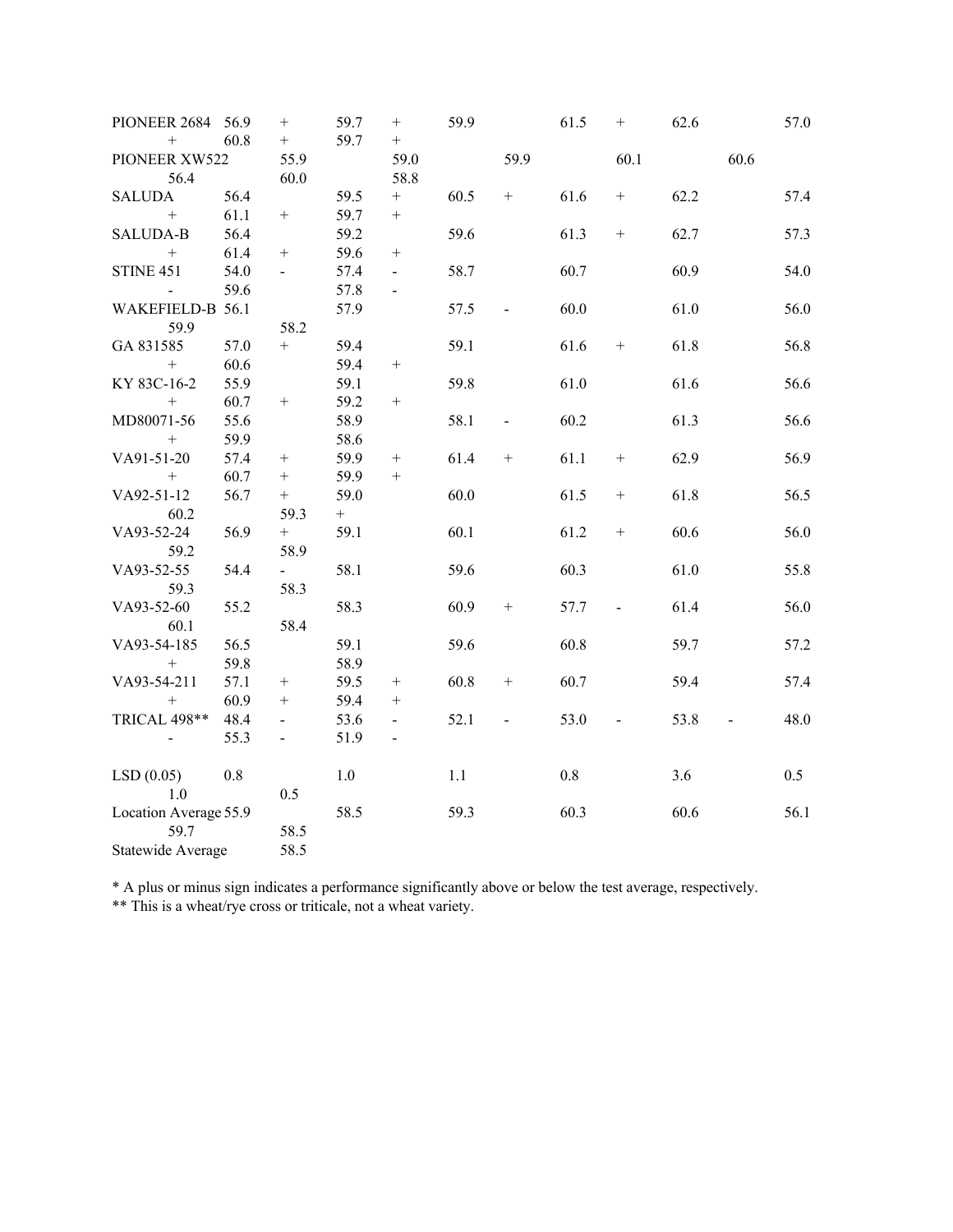| <b>Test</b><br><b>Brand/Variety</b><br>(Bu/A) | <b>Date</b><br><b>Yield</b><br>(Lb) | Leaf<br>$(Mar 31+)$      | Powdery          | Weight Headed Height<br>(In) | Soil<br>(%)            | Leaf<br><b>Lodging Rust</b><br>$(\%)$ | <b>Mildew Virus</b><br>$(\%)$ | $(0-5)$                  | Septoria<br>$(0-9)$ |              |                  |
|-----------------------------------------------|-------------------------------------|--------------------------|------------------|------------------------------|------------------------|---------------------------------------|-------------------------------|--------------------------|---------------------|--------------|------------------|
|                                               |                                     |                          |                  |                              |                        |                                       |                               |                          |                     |              |                  |
| (7)                                           | (7)                                 | (3)                      | (3)              | (4)                          | (2)                    | (2)                                   | (1)                           | (2)                      |                     |              |                  |
| COKER 916<br>16                               | 76<br>$+$                           | $\overline{3}$           | 58.6<br>$^{+}$   | $\overline{4}$               | 30<br>$\boldsymbol{+}$ |                                       | 37                            |                          | 10                  | $^{+}$       | $\overline{4}$   |
| <b>COKER 983</b>                              | 77                                  |                          | 59.7             |                              | 33                     |                                       | 35                            | $\blacksquare$           | 1                   |              | 50               |
| $+$                                           | 19                                  |                          | $\boldsymbol{0}$ |                              | $\boldsymbol{2}$       |                                       |                               |                          |                     |              |                  |
| <b>COKER 9543-B</b>                           | 81                                  |                          | 59.5             | $\qquad \qquad +$            | 31                     |                                       | 36                            |                          | $\overline{4}$      |              | 3                |
| 9                                             |                                     | $\overline{2}$           |                  | 4                            | $\boldsymbol{+}$       |                                       |                               |                          |                     |              |                  |
| <b>COKER 9803</b>                             | 73                                  |                          | 59.9             |                              | 32                     |                                       | 34                            |                          | 1                   |              | 4                |
| 21                                            | $+$                                 | $\boldsymbol{0}$         |                  | $\overline{c}$               |                        |                                       |                               |                          |                     |              |                  |
| <b>COKER 9835</b>                             | 84                                  | $^{+}$                   | 57.8             | $\hat{\mathbf{r}}$           | 33                     |                                       | 33                            | $\blacksquare$           | 1                   |              | $\theta$         |
| 16                                            | $\qquad \qquad +$                   | $\overline{2}$           |                  | 4                            |                        |                                       |                               |                          |                     |              |                  |
| <b>COKER 9904</b>                             | 80                                  |                          | 58.1             |                              | 31                     |                                       | 38                            | $^{+}$                   | 13                  | $^{+}$       | $\theta$         |
| 1                                             | $\blacksquare$                      | $\overline{2}$           |                  | 4                            | $+$                    |                                       |                               |                          |                     |              |                  |
| <b>FFR511W</b>                                | 75                                  |                          | 57.2             |                              | 32                     | $\overline{\phantom{a}}$              | 37                            |                          | 3                   |              | $\overline{4}$   |
| 4                                             |                                     | 1                        |                  | 5                            | $+$                    |                                       |                               |                          |                     |              |                  |
| FFR555W                                       | 82                                  | $^{+}$                   | 57.7             | $\blacksquare$               | 34                     | $^{+}$                                | 37                            |                          | $\boldsymbol{0}$    |              | 8                |
| $+$                                           | 29                                  | $^{+}$                   | $\boldsymbol{0}$ |                              | $\overline{c}$         |                                       |                               |                          |                     |              |                  |
| FFR555W-B                                     | 82<br>$+$                           | $^{+}$                   | 57.0             | $\blacksquare$               | 35                     | $+$                                   | 37                            |                          | $\mathbf{1}$        |              | $\overline{4}$   |
| 16<br>FFR568 73                               |                                     | $\boldsymbol{0}$<br>58.6 |                  | $\overline{2}$<br>36         |                        | 39                                    |                               | $\boldsymbol{0}$         |                     | 3            |                  |
| 13                                            | $\blacksquare$                      | $\overline{c}$           |                  | 3                            |                        |                                       |                               |                          |                     |              |                  |
| <b>FFR568-B</b>                               | 69                                  | $\blacksquare$           | 58.3             |                              | 36                     | $\! + \!\!\!\!$                       | 38                            | $^{+}$                   | $\boldsymbol{0}$    |              | 1                |
| $\overline{2}$                                |                                     | $\boldsymbol{0}$         |                  | $\overline{2}$               |                        |                                       |                               |                          |                     |              |                  |
| FFR EXP 392                                   | 80                                  |                          | 59.2             | $\! + \!$                    | 35                     | $^{+}$                                | 38                            | $^{+}$                   | $\boldsymbol{0}$    |              | 6                |
| $\boldsymbol{0}$                              |                                     | $\boldsymbol{0}$         |                  | $\overline{c}$               |                        |                                       |                               |                          |                     |              |                  |
| <b>GA-GORE</b>                                | 81                                  |                          | 58.2             |                              | 29                     | $\overline{\phantom{a}}$              | 37                            |                          | 10                  | $^{+}$       | $\theta$         |
| $\overline{4}$                                |                                     | 3                        | $^{+}$           | $\mathfrak{Z}$               |                        |                                       |                               |                          |                     |              |                  |
| <b>HICKORY</b>                                | 80                                  |                          | 59.0             | $\boldsymbol{+}$             | 30                     | $\overline{\phantom{a}}$              | 38                            | $^{+}$                   | 1                   |              | 8                |
| $+$                                           | 18                                  | $\! + \!\!\!\!$          | $\boldsymbol{0}$ |                              | 3                      |                                       |                               |                          |                     |              |                  |
| HOFFMAN 21-B73                                |                                     |                          | 54.8             | $\qquad \qquad \blacksquare$ | 35                     | $^{+}$                                | 37                            |                          | $\boldsymbol{0}$    |              | $\mathbf{0}$     |
| $\boldsymbol{0}$                              |                                     | 4                        | $^{+}$           | $\overline{c}$               |                        |                                       |                               |                          |                     |              |                  |
| HOFFMAN 89-B72                                |                                     |                          | 60.3             | $^{+}$                       | 35                     | $^{+}$                                | 39                            | $^{+}$                   | $\boldsymbol{0}$    |              | $\boldsymbol{0}$ |
| 7<br><b>JACKSON</b>                           | 84                                  | 4                        | 59.2             | 5                            | $^{+}$                 |                                       |                               |                          |                     |              |                  |
| 15                                            | $+$                                 | $+$<br>$\boldsymbol{0}$  |                  | $^{+}$<br>$\sqrt{2}$         | 34                     | $^+$                                  | 38                            |                          | 4                   |              | 4                |
| <b>MADISON</b>                                | 79                                  |                          | 57.4             | $\overline{\phantom{a}}$     | 32                     | $\blacksquare$                        | 38                            | $^{+}$                   | $\mathbf{1}$        |              | $\boldsymbol{0}$ |
| 20                                            | $+$                                 | $\boldsymbol{0}$         |                  | $\mathfrak{Z}$               |                        |                                       |                               |                          |                     |              |                  |
| <b>MASSEY</b>                                 | 75                                  |                          | 59.1             | $\qquad \qquad +$            | 34                     | $\! + \!\!\!\!$                       | 41                            | $\! + \!\!\!\!$          | 11                  | $^{+}$       | 4                |
| 5                                             | $\blacksquare$                      | $\boldsymbol{0}$         |                  | $\mathfrak{Z}$               |                        |                                       |                               |                          |                     |              |                  |
| <b>PENNMORE</b>                               | 74                                  |                          | 58.7             |                              | 36                     |                                       | 43                            | $^{+}$                   | $\overline{2}$      |              | 1                |
| 36                                            | $^{+}$                              | $\boldsymbol{0}$         |                  | $\sqrt{2}$                   |                        |                                       |                               |                          |                     |              |                  |
| PIONEER 2548                                  | 76                                  |                          | 57.9             | $\blacksquare$               | 33                     |                                       | 36                            | $\overline{\phantom{0}}$ | $\boldsymbol{0}$    |              | $\overline{3}$   |
| 19                                            | $^+$                                | $\mathbf{1}$             |                  | $\mathfrak{Z}$               |                        |                                       |                               |                          |                     |              |                  |
| PIONEER 2548-B                                |                                     | 77                       |                  | 57.9                         | $\blacksquare$         | 33                                    |                               | 36                       |                     | $\mathbf{1}$ |                  |
| $\overline{4}$                                |                                     | 9                        |                  | 3                            | $^+$                   | 1                                     | $\blacksquare$                |                          |                     |              |                  |
| PIONEER 2566                                  | 78                                  |                          | 57.8             |                              | 33                     |                                       | 36                            | $\blacksquare$           | $\boldsymbol{0}$    |              | $\mathbf{0}$     |
| 17                                            | $\boldsymbol{+}$                    | $\boldsymbol{0}$         |                  | $\overline{4}$               | $+$                    |                                       |                               |                          |                     |              |                  |
| PIONEER 2580                                  | 83                                  | $^{+}$                   | 57.7             |                              | 32                     |                                       | 37                            |                          | $\boldsymbol{0}$    |              | 1                |

**Table 10. Summary of performance of entries in the State Wheat Test, 1993-94.\***